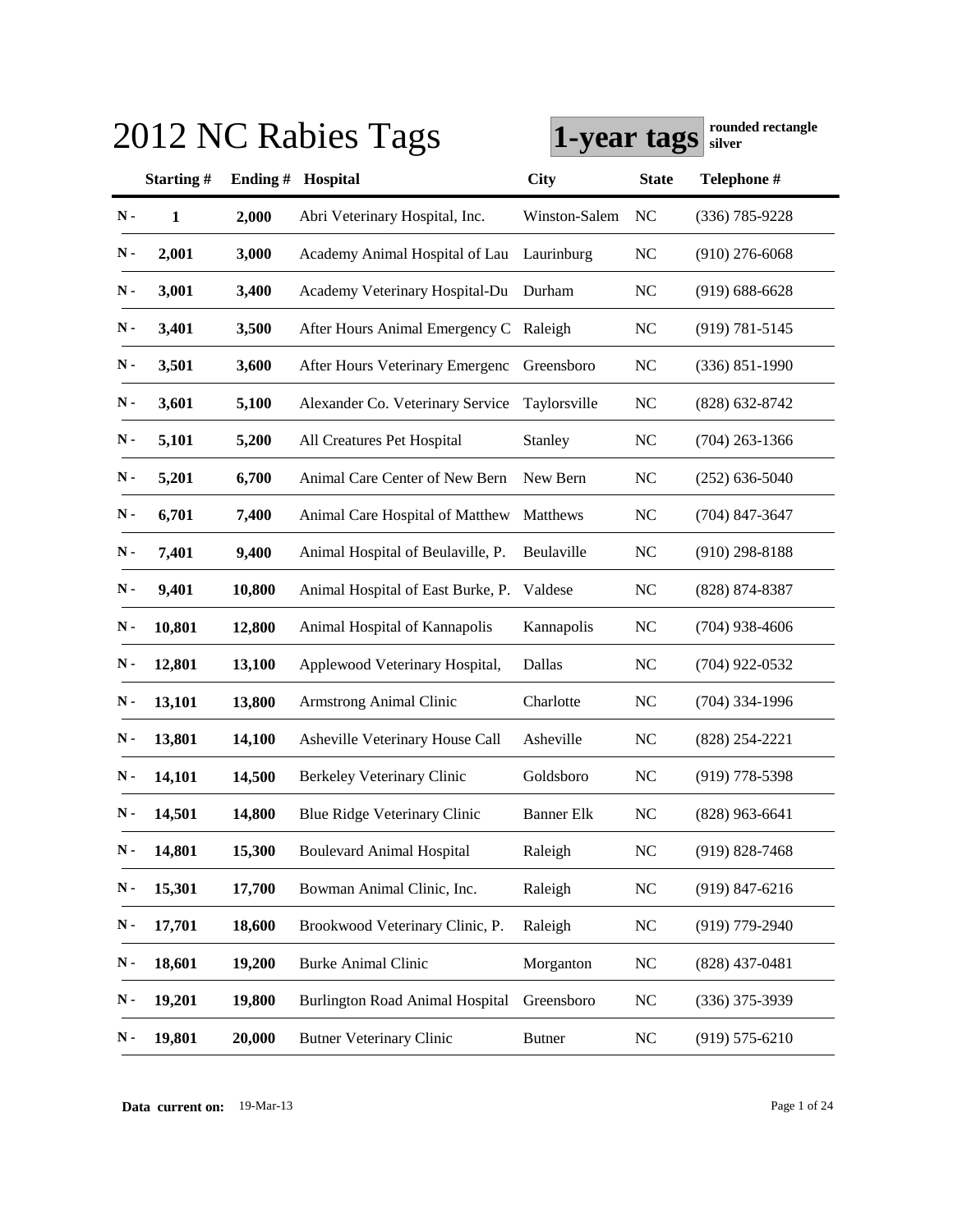|               | 2012 NC Rabies Tags |         | 1-year tags                                |               | rounded rectangle<br>silver |                    |
|---------------|---------------------|---------|--------------------------------------------|---------------|-----------------------------|--------------------|
|               | Starting#           | Ending# | Hospital                                   | <b>City</b>   | <b>State</b>                | Telephone #        |
| N-            | 20,001              | 20,200  | Carolina Cat Clinic                        | Gastonia      | <b>NC</b>                   | $(704)$ 865-5554   |
| N-            | 20,201              | 21,900  | Carrboro Plaza Veterinary Clinic,          | Carrboro      | <b>NC</b>                   | $(919)$ 929-0031   |
| $\mathbf N$ - | 21,901              | 22,100  | Cary Veterinary Hospital                   | Cary          | <b>NC</b>                   | $(919)$ 469-0947   |
| $\mathbf N$ - | 22,101              | 23,600  | <b>Caswell Veterinary Service</b>          | Yanceyville   | <b>NC</b>                   | $(336) 694 - 6321$ |
| $\mathbf N$ - | 23,601              | 23,800  | Catawba Heights Animal Hospital Belmont    |               | <b>NC</b>                   | $(704)$ 827-0616   |
| $\mathbf N$ - | 23,801              | 24,300  | Central Animal Hospital                    | Fayetteville  | <b>NC</b>                   | $(910)$ 484-5104   |
| N-            | 24,301              | 24,900  | Chatham Animal Hospital, Inc.              | Cary          | <b>NC</b>                   | $(919)$ 469-8114   |
| N-            | 24,901              | 25,900  | China Grove Animal Hospital                | China Grove   | <b>NC</b>                   | $(704)$ 857-1017   |
| $\mathbf N$ - | 25,901              | 26,800  | Clear Creek Animal Hospital, P.A           | Charlotte     | <b>NC</b>                   | $(704)$ 537-8405   |
| $\mathbf N$ - | 26,801              | 27,500  | Companion Animal Hospital, Inc.            | Shallotte     | <b>NC</b>                   | $(910) 754 - 7282$ |
| $\mathbf N$ - | 27,501              | 28,000  | Countryside Pet Hospital                   | Conover       | <b>NC</b>                   | $(828)$ 465-7387   |
| $\mathbf N$ - | 28,001              | 28,300  | Crossroads Animal Hospital, P.A.           | Dallas        | <b>NC</b>                   | $(704)$ 922-7607   |
| $\mathbf N$ - | 28,301              | 28,400  | Dickson Animal Clinic, P.A.                | Gastonia      | <b>NC</b>                   | $(704)$ 824-9160   |
| $\mathbf N$ - | 28,401              | 28,700  | Dixie Trail Animal Clinic, Inc.            | Raleigh       | <b>NC</b>                   | $(919) 781 - 5977$ |
| $\mathbf N$ - | 28,701              | 28,900  | Fairview Animal Hospital, P.A.             | Fairview      | <b>NC</b>                   | $(828)$ 628-3557   |
| $\mathbf N$ - | 28,901              | 29,200  | Fisher Veterinary Hospital, PA             | Raleigh       | <b>NC</b>                   | $(919) 790 - 0412$ |
| $\mathbf N$ - | 29,201              | 31,700  | Foster Animal Hospital, P.A.               | Concord       | NC                          | $(704) 786 - 0104$ |
| $\mathbf N$ - | 31,701              | 31,900  | Four Paws Animal Clinic, Inc.              | Chapel Hill   | NC                          | $(919)$ 942-1788   |
| $\mathbf N$ - | 31,901              | 33,100  | Fuquay Veterinary Hospital                 | Fuquay-Varina | NC                          | $(919) 552 - 7200$ |
| N-            | 33,101              | 33,600  | Gandy Animal Hospital                      | Rockingham    | $\rm NC$                    | $(910)$ 997-2518   |
| N-            | 33,601              | 34,200  | <b>Garner Animal Hospital</b>              | Garner        | $\rm NC$                    | (919) 772-0404     |
| N-            | 34,201              | 34,500  | <b>Gaston Veterinary Hospital Assoc</b>    | Gastonia      | <b>NC</b>                   | $(704) 864 - 5739$ |
| N-            | 34,501              | 37,300  | Harmony Heights Animal Hospita Yadkinville |               | NC                          | $(336)$ 679-8818   |

**Data current on:** 19-Mar-13 Page 2 of 24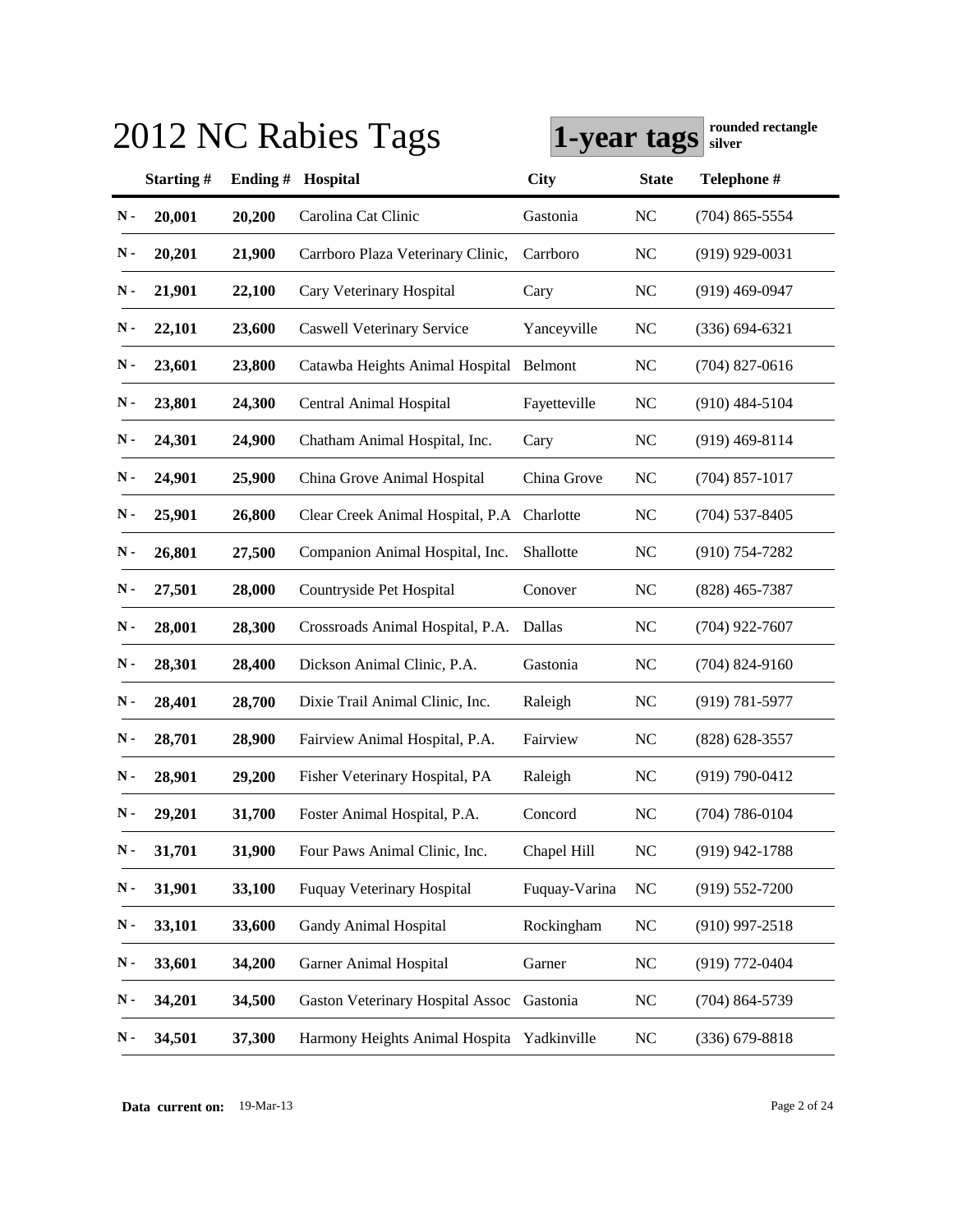|               |           |         | 2012 NC Rabies Tags                          | Tounded Feetangle<br>1-year tags<br>silver |              |                    |
|---------------|-----------|---------|----------------------------------------------|--------------------------------------------|--------------|--------------------|
|               | Starting# | Ending# | Hospital                                     | <b>City</b>                                | <b>State</b> | Telephone #        |
| $N -$         | 35,701    | 37,500  | Havelock Animal Hospital, Inc.               | Havelock                                   | <b>NC</b>    | $(252)$ 447-7119   |
| N -           | 37,501    | 38,700  | Hayes Barton Animal Hospital                 | Raleigh                                    | <b>NC</b>    | $(919)$ 833-2666   |
| N-            | 38,701    | 39,000  | Hemlock Bluffs Animal Hospital               | <b>Holly Springs</b>                       | <b>NC</b>    | $(919)$ 362-1223   |
| N-            | 39,001    | 39,400  | Hickory Grove Animal Hospital                | Charlotte                                  | NC           | $(704)$ 563-5858   |
| N-            | 39,401    | 40,400  | Highlands-Cashiers Animal Clinic Highlands   |                                            | NC           | $(828) 526 - 5206$ |
| Ν.            | 40,401    | 41,400  | Hillsborough Veterinary Clinic               | Hillsborough                               | <b>NC</b>    | $(919) 732 - 9969$ |
| Ν.            | 41,401    | 41,500  | House Call Practice For Pets                 | Raleigh                                    | <b>NC</b>    | $(919) 874 - 7406$ |
| N-            | 41,501    | 42,400  | Indian Trail Animal Hospital                 | <b>Indian Trail</b>                        | <b>NC</b>    | $(704)$ 821-7040   |
| N-            | 42,401    | 43,000  | Johnston Animal Hospital PC                  | Smithfield                                 | <b>NC</b>    | $(919)$ 934-3511   |
| N-            | 43,001    | 43,900  | Lake Pine Animal Hospital                    | Apex                                       | <b>NC</b>    | $(919)$ 380-1157   |
| N -           | 43,901    | 44,300  | Lake Wheeler Veterinary Hospita              | Raleigh                                    | <b>NC</b>    | $(919) 829 - 5511$ |
| N -           | 44,301    | 46,300  | Lannon's Animal Hospital                     | Elizabeth City                             | <b>NC</b>    | $(252)$ 335-7708   |
| $\mathbf N$ - | 46,301    | 46,400  | Large Animal Medicine and Surg               | Salisbury                                  | <b>NC</b>    | $(704)$ 637-0546   |
| N-            | 46,401    | 47,300  | Legion Road Animal Clinic                    | Chapel Hill                                | <b>NC</b>    | $(919)$ 933-3331   |
| N-            | 47,301    | 49,300  | Long Animal Hospital                         | Charlotte                                  | <b>NC</b>    | $(704)$ 523-2996   |
| N-            | 49,301    | 49,400  | Maiden Equine Hospital                       | Maiden                                     | NC           | $(828)$ 428-8093   |
| $\mathbf N$ - | 49,401    | 51,600  | <b>Matthews Animal Clinic</b>                | Matthews                                   | $\rm NC$     | $(704)$ 847-9856   |
| $\mathbf N$ - | 51,601    | 53,100  | Mills River Animal Clinic                    | Mills River                                | $\rm NC$     | (828) 891-9685     |
| $\mathbf N$ - | 53,101    | 54,100  | Mooresville Animal Hospital, P.A Mooresville |                                            | <b>NC</b>    | $(704)$ 664-4087   |
| $\mathbf N$ - | 54,101    | 54,800  | Morehead Animal Hospital, P.A.               | Morehead City                              | <b>NC</b>    | $(252)$ 726-0181   |
| $\mathbf N$ - | 54,801    | 56,000  | Newton Veterinary Clinic                     | Newton                                     | NC           | $(828)$ 464-5020   |
| N-            | 56,001    | 56,400  | Nicks Veterinary Hospital, P.A.              | Charlotte                                  | <b>NC</b>    | $(704)$ 523-8015   |
| $\mathbf N$ - | 56,401    | 58,400  | North Mecklenburg Animal Hosp                | Cornelius                                  | NC           | $(704)$ 892-0207   |

**1-year tags rounded rectangle** 2012 NC Rabies Tags **since the Council Contract Council** 2013 NC Rabitation Council 2013 NC Rabitation Council 2013 NC Rabitation Council 2013 NC Rabitation Council 2013 NC Rabitation Coun

**Data current on:** 19-Mar-13 Page 3 of 24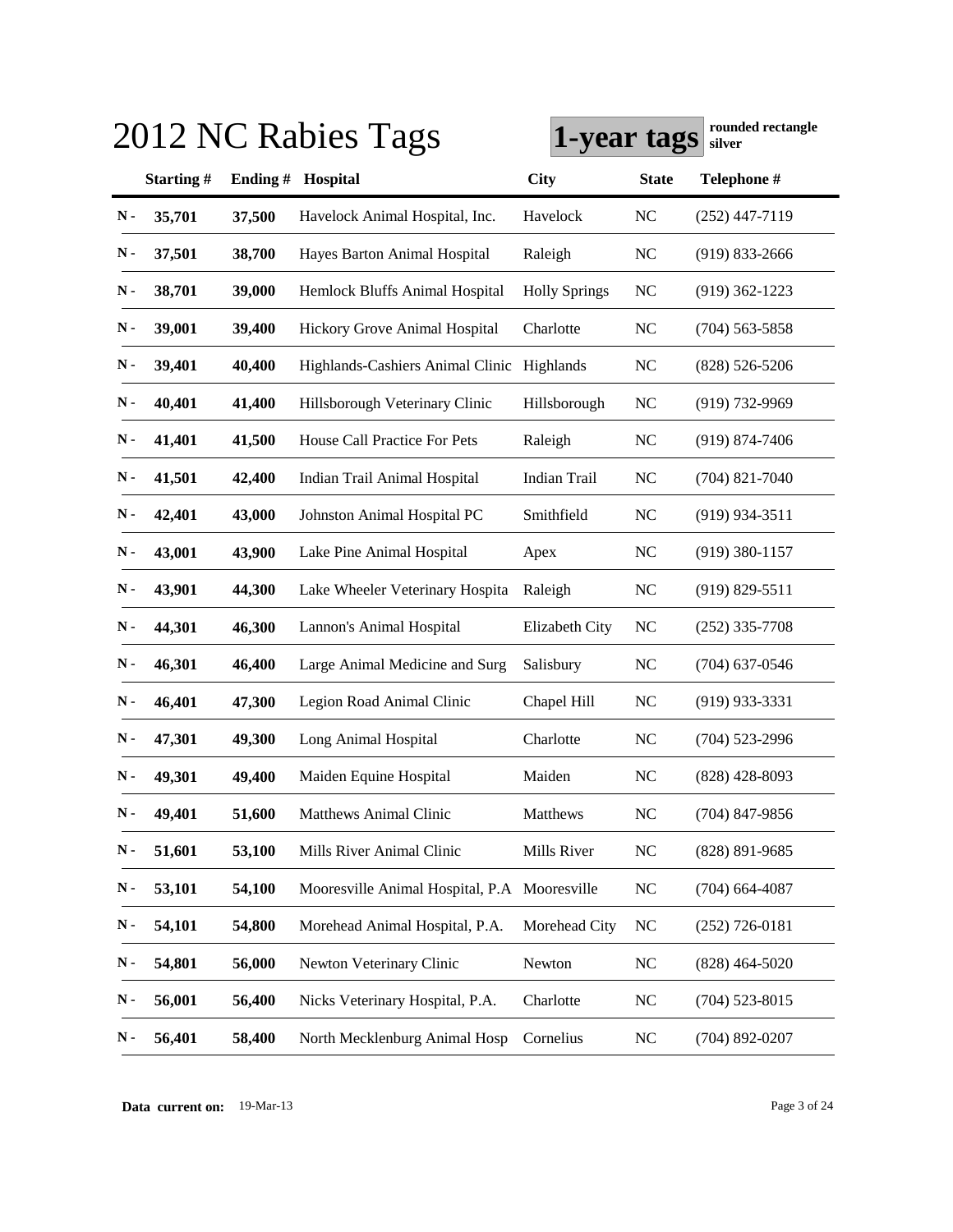| 2012 NC Rabies Tags | rounded rectangle<br>1-year tags<br>silver |         |                                   |                |              |                    |
|---------------------|--------------------------------------------|---------|-----------------------------------|----------------|--------------|--------------------|
|                     | Starting#                                  | Ending# | Hospital                          | <b>City</b>    | <b>State</b> | Telephone #        |
| $\mathbf N$ -       | 58,401                                     | 60,100  | North Paw Animal Hospital, Inc.   | Durham         | <b>NC</b>    | $(919)$ 471-1471   |
| Ν.                  | 60,101                                     | 60,600  | North Wayne Animal Hospital       | Pikeville      | <b>NC</b>    | $(919)$ 242-6044   |
| $\mathbf N$ -       | 60,601                                     | 60,700  | O'Hara Veterinary Clinic          | Charlotte      | <b>NC</b>    | $(704)$ 372-2537   |
| $\mathbf N$ -       | 60,701                                     | 60,900  | Oak Grove Animal Hospital         | Durham         | <b>NC</b>    | $(919) 598 - 0001$ |
| $\mathbf N$ -       | 60,901                                     | 61,600  | Onslow Animal Hospital, Inc.      | Jacksonville   | <b>NC</b>    | $(910)$ 347-1219   |
| $\mathbf N$ -       | 61,601                                     | 61,800  | Oriental Pet Clinic               | Oriental       | <b>NC</b>    | $(252)$ 249-2775   |
| $\mathbf N$ -       | 61,801                                     | 62,100  | Park Cedar Animal Hospital, P.A.  | Charlotte      | <b>NC</b>    | $(704)$ 541-3022   |
| $\mathbf N$ -       | 62,101                                     | 65,100  | Pasquotank Animal Hospital        | Elizabeth City | <b>NC</b>    | $(252)$ 264-3371   |
| $\mathbf N$ -       | 65,101                                     | 66,600  | Pembroke Veterinary Hospital      | Pembroke       | <b>NC</b>    | $(910)$ 521-3431   |
| $\mathbf N$ -       | 66,601                                     | 67,200  | Pet-Vet House Call Practice, PA   | Raleigh        | <b>NC</b>    | $(919) 676 - 3130$ |
| $\mathbf N$ -       | 67,201                                     | 67,300  | Pine Hollow Animal Hospital       | Warrenton      | <b>NC</b>    | $(252)$ 257-3833   |
| $\mathbf N$ -       | 67,301                                     | 68,000  | Bahama Road Veterinary Hospita    | Bahama         | <b>NC</b>    | $(919)$ 471-4103   |
| $\mathbf N$ -       | 68,001                                     | 68,900  | Raleigh Cat Clinic                | Raleigh        | <b>NC</b>    | $(919) 518 - 8013$ |
| $\mathbf N$ -       | 68,901                                     | 69,000  | Dr Richard D. Kirkman             | Siler City     | <b>NC</b>    | $(919) 742 - 5500$ |
| $\mathbf N$ -       | 69,001                                     | 69,200  | Rocky Creek Veterinary Service,   | Olin           | <b>NC</b>    | $(704)$ 546-2210   |
| Ν.                  | 69,201                                     | 70,200  | Sharon Lakes Animal Hospital, P.  | Charlotte      | <b>NC</b>    | $(704)$ 552-0647   |
| $\mathbf N$ -       | 70,201                                     | 70,500  | <b>Six Forks Animal Hospital</b>  | Raleigh        | NC           | $(919)$ 847-5854   |
| $N -$               | 70,501                                     | 72,500  | Southeastern Veterinary Hospital, | Lumberton      | <b>NC</b>    | $(910)$ 739-9411   |
| N-                  | 72,501                                     | 72,600  | Statesville Bovine & Equine Clini | Statesville    | $\rm NC$     | $(704)$ 873-1743   |
| N-                  | 72,601                                     | 73,400  | Tar River Animal Hospital         | Washington     | NC           | $(252)$ 946-2417   |
| N-                  | 73,401                                     | 74,900  | Tar River Veterinary Hospital     | Franklinton    | <b>NC</b>    | $(919)$ 494-5500   |
| N-                  | 74,901                                     | 75,200  | The Carolinas Animal Hospital &   | Charlotte      | <b>NC</b>    | $(704)$ 588-9788   |
| N-                  | 75,201                                     | 76,400  | Timberlyne Animal Clinic, Inc.    | Chapel Hill    | NC           | $(919)$ 968-3047   |

**Data current on:** 19-Mar-13 Page 4 of 24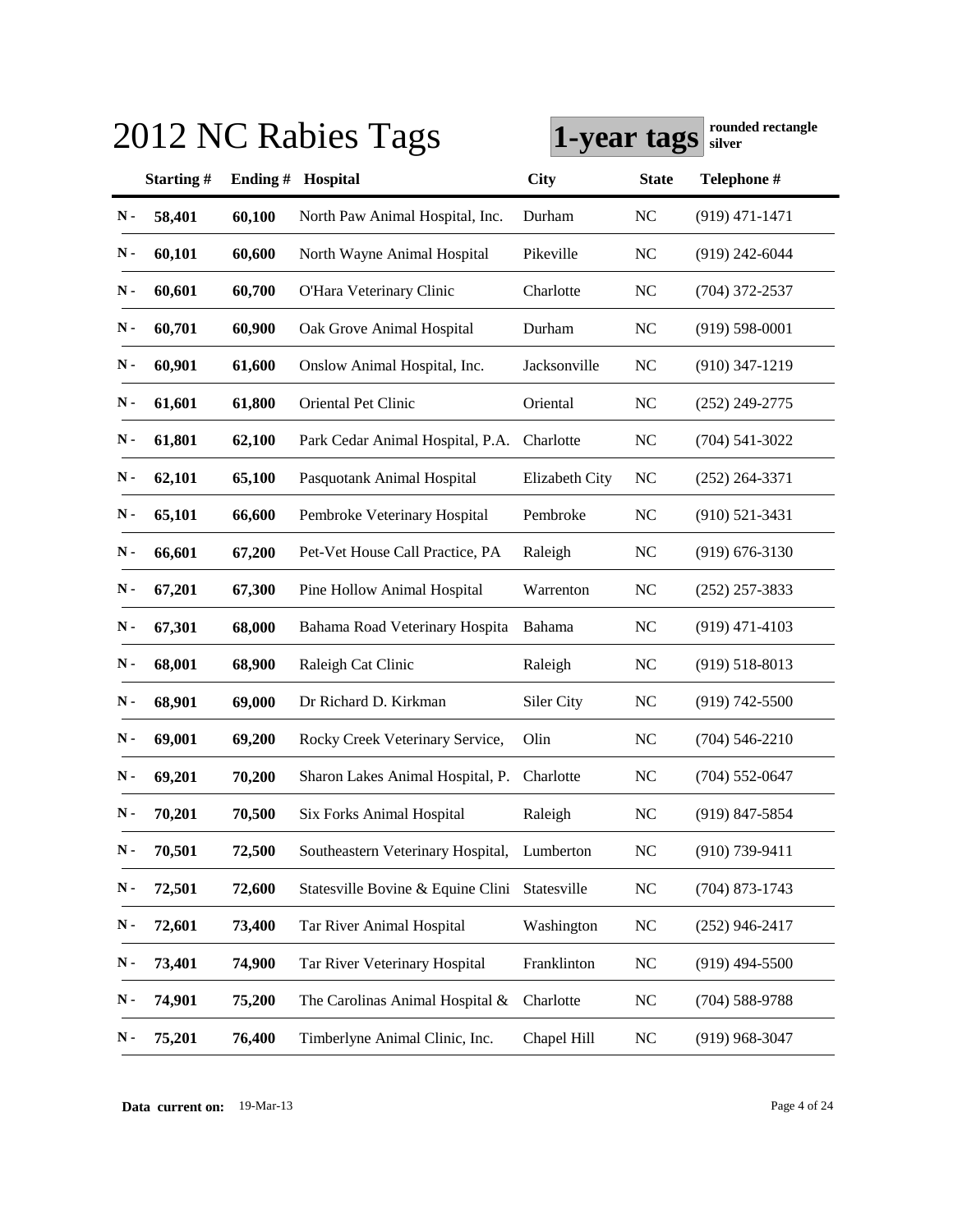|               |           |         | 2012 NC Rabies Tags                     | 1-year tags        |              | Tounded Tectangle<br>silver |
|---------------|-----------|---------|-----------------------------------------|--------------------|--------------|-----------------------------|
|               | Starting# | Ending# | Hospital                                | <b>City</b>        | <b>State</b> | Telephone #                 |
| $N -$         | 76,401    | 77,400  | <b>Topsail Animal Hospital</b>          | Hampstead          | <b>NC</b>    | $(910)$ 270-4401            |
| N-            | 77,401    | 78,400  | <b>Tower Animal Hospital</b>            | Raleigh            | <b>NC</b>    | $(919)$ 231-8030            |
| N-            | 78,401    | 78,500  | <b>Triangle Veterinary Referral Hos</b> | Durham             | <b>NC</b>    | 919-489-0615                |
| $\mathbf N$ - | 78,501    | 78,800  | Veterinary House Calls of Hickor        | Hickory            | <b>NC</b>    | $(828)$ 345-1998            |
| $\mathbf N$ - | 78,801    | 80,000  | Viewmont Animal Clinic                  | Hickory            | <b>NC</b>    | (828) 328-2448              |
| $\mathbf N$ - | 80,001    | 81,000  | Wake Forest Animal Hospital             | <b>Wake Forest</b> | <b>NC</b>    | $(919) 556 - 1000$          |
| $\mathbf N$ - | 81,001    | 82,000  | Watauga Veterinary Hospital             | Boone              | <b>NC</b>    | $(828)$ 297-3300            |
| $\mathbf N$ - | 82,001    | 83,500  | Waxhaw Animal Hospital                  | Waxhaw             | NC           | $(704)$ 843-2269            |
| $\mathbf N$ - | 83,501    | 83,700  | Weaverville Animal Clinic               | Weaverville        | NC           | $(828)$ 658-2431            |
| $\mathbf N$ - | 83,701    | 85,700  | West Hills Veterinary Centre, Inc.      | Henderson          | NC           | $(252)$ 438-7163            |
| N-            | 85,701    | 85,800  | Wilkinson Animal Hospital, P.A.         | Gastonia           | <b>NC</b>    | $(704)$ 824-9876            |
| $\mathbf N$ - | 85,801    | 86,800  | Timbercreek Veterinary Hospital         | Jonesville         | <b>NC</b>    | $(336) 526 - 6013$          |
| $\mathbf N$ - | 86,801    | 86,900  | Veterinary Spec Hospital of the C       | Cary               | <b>NC</b>    | $(919)$ 233-4911            |
| $\mathbf N$ - | 86,901    | 88,900  | Leonard-Sykes Hospital For Pets         | Wilmington         | <b>NC</b>    | $(910) 791 - 8426$          |
| $\mathbf N$ - | 88,901    | 89,100  | Avian & Exotic Animal Care              | Raleigh            | <b>NC</b>    | $(919) 844 - 9166$          |
| $\mathbf N$ - | 89,101    | 90,400  | <b>Atrium Animal Hospital</b>           | Charlotte          | <b>NC</b>    | $(704)$ 542-2000            |
| $\mathbf N$ - | 90,401    | 90,800  | Hight Veterinary Hospital, P.A.         | Charlotte          | <b>NC</b>    | $(704)$ 595-9377            |
| $N -$         | 90,801    | 91,500  | <b>Creature Comforts Animal Hospit</b>  | Cary               | <b>NC</b>    | $(919)$ 387-3435            |
| $\mathbf N$ - | 91,501    | 92,400  | Durant Road Animal Hospital &           | Raleigh            | <b>NC</b>    | $(919)$ 847-5533            |
| $\mathbf N$ - | 92,401    | 92,500  | Bar None Mobile Veterinary Serv         | Clayton            | <b>NC</b>    | $(919)$ 772-9400            |
| $\mathbf N$ - | 92,501    | 92,700  | Flat River Veterinary Hospital          | Rougemont          | <b>NC</b>    | $(919)$ 477-4210            |
| $\mathbf N$ - | 92,701    | 93,500  | Little Mountain Veterinary Clinic       | Denver             | <b>NC</b>    | $(704)$ 489-2444            |
| $\mathbf N$ - | 93,501    | 93,900  | Animal Kingdom Veterinary Hos           | Cary               | <b>NC</b>    | $(919)$ 460-9111            |

**1-year tags rounded rectangle** 2012 NC Rabies Tags **since the Council Contract Council** 2013 NC Rabitation Council 2013 NC Rabitation Council 2013 NC Rabitation Council 2013 NC Rabitation Council 2013 NC Rabitation Coun

**Data current on:** 19-Mar-13 Page 5 of 24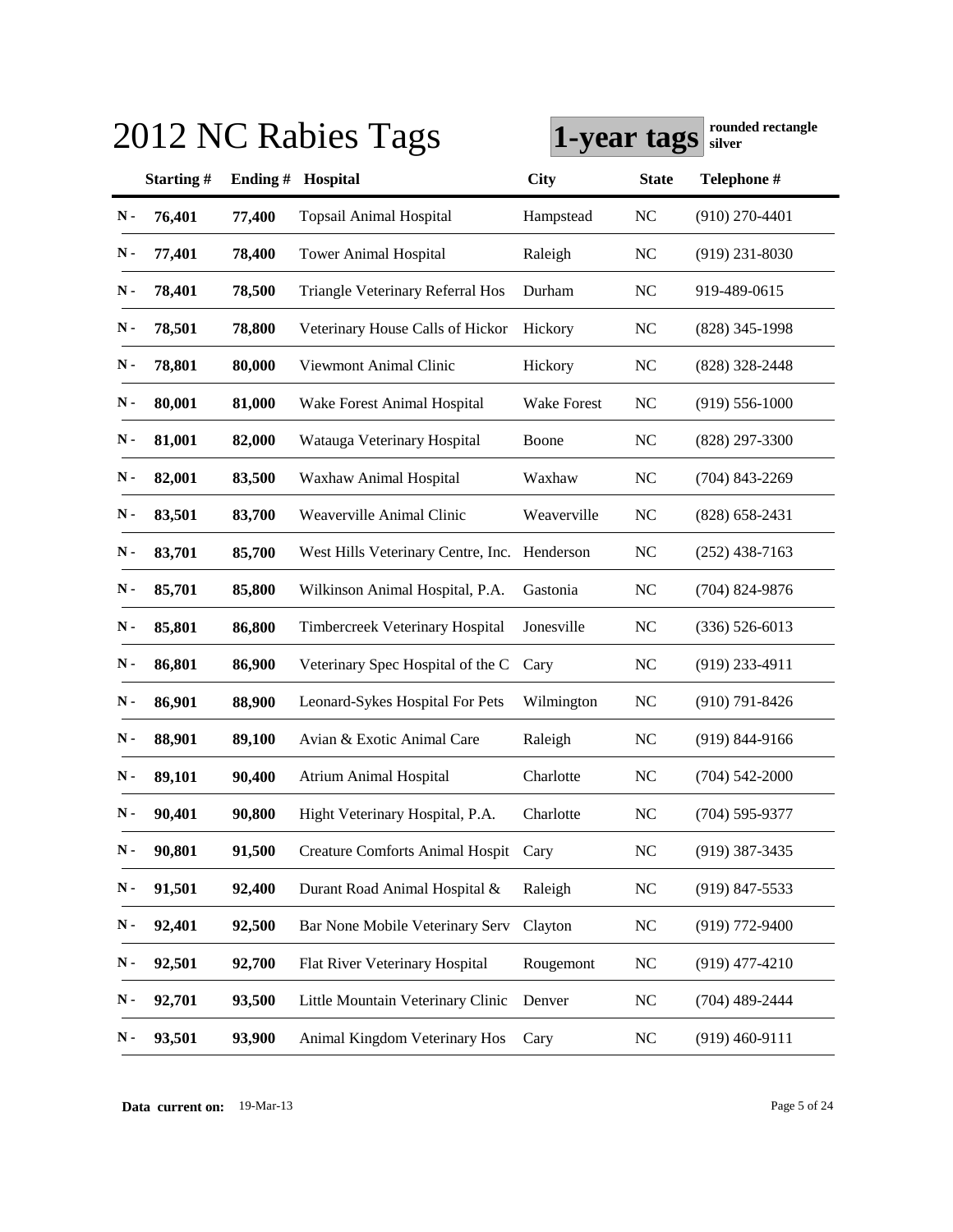|               | 2012 NC Rabies Tags | 1-year tags | rounded rectangle<br>silver                   |                   |              |                    |
|---------------|---------------------|-------------|-----------------------------------------------|-------------------|--------------|--------------------|
|               | Starting#           | Ending#     | Hospital                                      | <b>City</b>       | <b>State</b> | Telephone #        |
| N-            | 93,901              | 94,100      | St. Francis Animal Hospital                   | Durham            | <b>NC</b>    | $(919)$ 286-2727   |
| N -           | 94,101              | 94,600      | Spring Forest Animal Hospital, In             | Raleigh           | <b>NC</b>    | $(919) 878 - 7387$ |
| N -           | 94,601              | 95,400      | James Landing Veterinary Hospit               | Jamestown         | <b>NC</b>    | $(336) 852 - 9800$ |
| N-            | 95,401              | 96,000      | West Cary Animal Hospital                     | Cary              | <b>NC</b>    | $(919)$ 303-1611   |
| N-            | 96,001              | 97,500      | Lake Country Animal Hospital                  | Roanoke Rapids NC |              | $(252)$ 308-1882   |
| $\mathbf N$ - | 97,501              | 98,500      | Goose Creek Animal Hospital                   | Sunbury           | <b>NC</b>    | $(252)$ 465-4831   |
| $\mathbf N$ - | 98,501              | 99,500      | Porters Neck Veterinary Hospital              | Wilmington        | <b>NC</b>    | $(910) 686 - 6297$ |
| $\mathbf N$ - | 99,501              | 99,600      | Eastern Equine Veterinary Clinic              | Walstonburg       | <b>NC</b>    | $(252)$ 753-3162   |
| $\mathbf N$ - | 99,601              | 99,700      | Holmes Mobile Veterinary Servic               | <b>Banner Elk</b> | <b>NC</b>    | $(828)$ 266-3959   |
| N-            | 99,701              | 100,100     | <b>Bridges Mobile Services</b>                | Grover            | <b>NC</b>    | $(704)$ 937-3300   |
| N -           | 100,101             | 100,700     | Animal Hospital of Peak Plaza                 | Apex              | <b>NC</b>    | $(919)$ 362-0515   |
| N -           | 100,701             | 100,800     | Mobile Large Animal Veterinary                | Troutman          | <b>NC</b>    | $(704) 528 - 1717$ |
| N -           | 100,801             | 108,100     | Spay Neuter Assistance Program                | New Hill          | <b>NC</b>    | $(919) 783 - 7627$ |
| Ν.            | 108,101             | 108,500     | 70 West Veterinary Hospital                   | Havelock          | <b>NC</b>    | $(252)$ 447-9525   |
| Ν.            | 108,501             | 108,900     | Vet Mobile, PLLC                              | Cary              | <b>NC</b>    | $(919)$ 467-6297   |
| Ν.            | 108,901             | 109,000     | Mobile Vet Care of S Charlotte                | Charlotte         | <b>NC</b>    | $(704)$ 458-4928   |
| $\mathbf N$ - | 109,001             | 109,500     | Forest Hills Veterinary Hospital              | Wilmington        | NC           | $(910)$ 362-9955   |
| N-            | 109,501             | 110,300     | Knightdale Community Animal H Knightdale      |                   | NC           | $(919)$ 261-8811   |
| N-            | 110,301             | 110,600     | Paws & Claws Mobile Vet                       | Huntersville      | <b>NC</b>    | $(704)$ 779-4200   |
| N-            | 110,601             | 111,200     | Academy East Veterinary Hospita Fuquay-Varina |                   | <b>NC</b>    | $(919) 552 - 1040$ |
| N-            | 111,201             | 111,700     | <b>Plantation Animal Hospital</b>             | Clayton           | NC           | $(919)$ 359-9977   |
| $\mathbf N$ - | 111,701             | 111,800     | Dr Charles Loops                              | Pittsboro         | <b>NC</b>    | $(919) 542 - 0442$ |
| N-            | 111,801             | 112,100     | Dr Kate's Mobile Veterinary Prac              | Raleigh           | <b>NC</b>    | $(919) 832 - 2000$ |

**Data current on:** 19-Mar-13 Page 6 of 24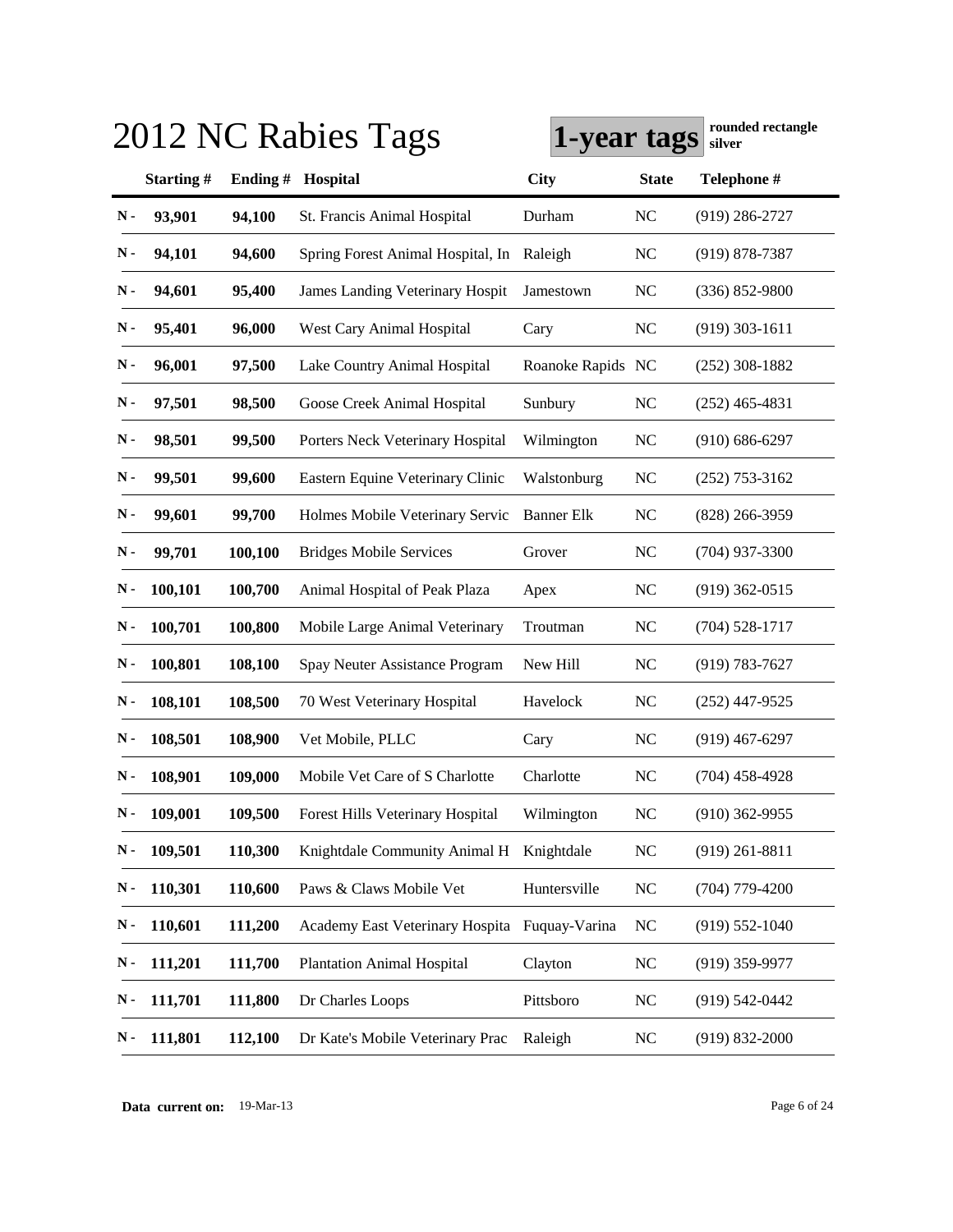| 2012 NC Rabies Tags<br>1-year tags |           |         |                                      |                     |              | rounded rectangle<br>silver |
|------------------------------------|-----------|---------|--------------------------------------|---------------------|--------------|-----------------------------|
|                                    | Starting# | Ending# | Hospital                             | <b>City</b>         | <b>State</b> | Telephone #                 |
| N-                                 | 112,101   | 113,300 | Morrisville Cat Hospital             | Morrisville         | <b>NC</b>    | $(919) 678 - 1554$          |
| N-                                 | 113,301   | 114,600 | Banfield Pet Hospital of Cary #5     | Cary                | <b>NC</b>    | $(919) 858 - 8450$          |
| N-                                 | 114,601   | 114,800 | Carolina Vet. Specialists Hunters    | Huntersville        | <b>NC</b>    | $(704)$ 949-1100            |
| N-                                 | 114,801   | 114,900 | Carolina Vet. Specialists Charlott   | Charlotte           | <b>NC</b>    | $(704) 504 - 9608$          |
| N-                                 | 114,901   | 115,400 | All Pets Animal Hospital of Snea     | <b>Sneads Ferry</b> | <b>NC</b>    | $(910)$ 327-1100            |
| N-                                 | 115,401   | 115,500 | Caudle Mobile Veterinary Practic     | Watkinsville        | <b>GA</b>    | $(706)$ 340-5043            |
| $\mathbf N$ -                      | 115,501   | 118,500 | Vets for Pets Animal Hospital of     | Dunn                | <b>NC</b>    | $(910) 892 - 3540$          |
| $\mathbf N$ -                      | 118,501   | 119,500 | Banfield Pet Hospital-High Point     | <b>High Point</b>   | <b>NC</b>    | $(336) 884 - 4035$          |
| N-                                 | 119,501   | 121,300 | Banfield Pet Hospital White Oak      | Garner              | <b>NC</b>    | (919) 771-2344              |
| N-                                 | 121,301   | 121,600 | Caring Hearts Animal Hospital        | Matthews            | <b>NC</b>    | $(704)$ 893-2799            |
| N-                                 | 121,601   | 121,800 | Greystone Animal Hospital            | Raleigh             | <b>NC</b>    | $(919) 676 - 1711$          |
| N-                                 | 121,801   | 125,800 | Banfield Pet Hospital Jacksonvill    | Jacksonville        | <b>NC</b>    | $(910)$ 938-1627            |
| N-                                 | 125,001   | 252,200 | Healing Springs Animal Hospital      | Galax               | VA           | $(276)$ 236-5103            |
| $\mathbf N$ -                      | 125,801   | 126,100 | Julie Collins CRV                    | Raleigh             | <b>NC</b>    | $(919) 851 - 4854$          |
| Ν.                                 | 126,101   | 126,200 | Animal Medical Clinic of South       | South Boston        | VA           | (434) 575-0034              |
| Ν.                                 | 126,201   | 126,300 | Clarksville Veterinary Clinic        | Clarksville         | VA           | $(434)$ 374-0166            |
| $\mathbf N$ -                      | 126,301   | 126,400 | Nature Veterinary Center             | South Hill          | VA           | $(434)$ 447-3553            |
| N-                                 | 126,401   | 127,100 | <b>Macon County Animal Control</b>   | Franklin            | <b>NC</b>    | (828) 349-2490              |
| $\mathbf N$ -                      | 127,101   | 130,100 | Asheville Humane Society             | Asheville           | <b>NC</b>    | $(828) 761 - 2001$          |
| $\mathbf N$ -                      | 130,101   | 131,200 | Northampton County Health Dept       | Jackson             | <b>NC</b>    | $(252) 534 - 5841$          |
| N-                                 | 131,201   | 141,200 | Nash County Animal Control           | Nashville           | <b>NC</b>    | $(252)$ 459-9855            |
| $\mathbf N$ -                      | 141,201   | 141,800 | <b>Madison County Animal Shelter</b> | Marshall            | <b>NC</b>    | $(828)$ 649-3190            |
| N-                                 | 141,801   | 144,300 | Durham Sheriff's Office Animal S     | Durham              | <b>NC</b>    | $(919) 560 - 0630$          |

**Data current on:** 19-Mar-13 Page 7 of 24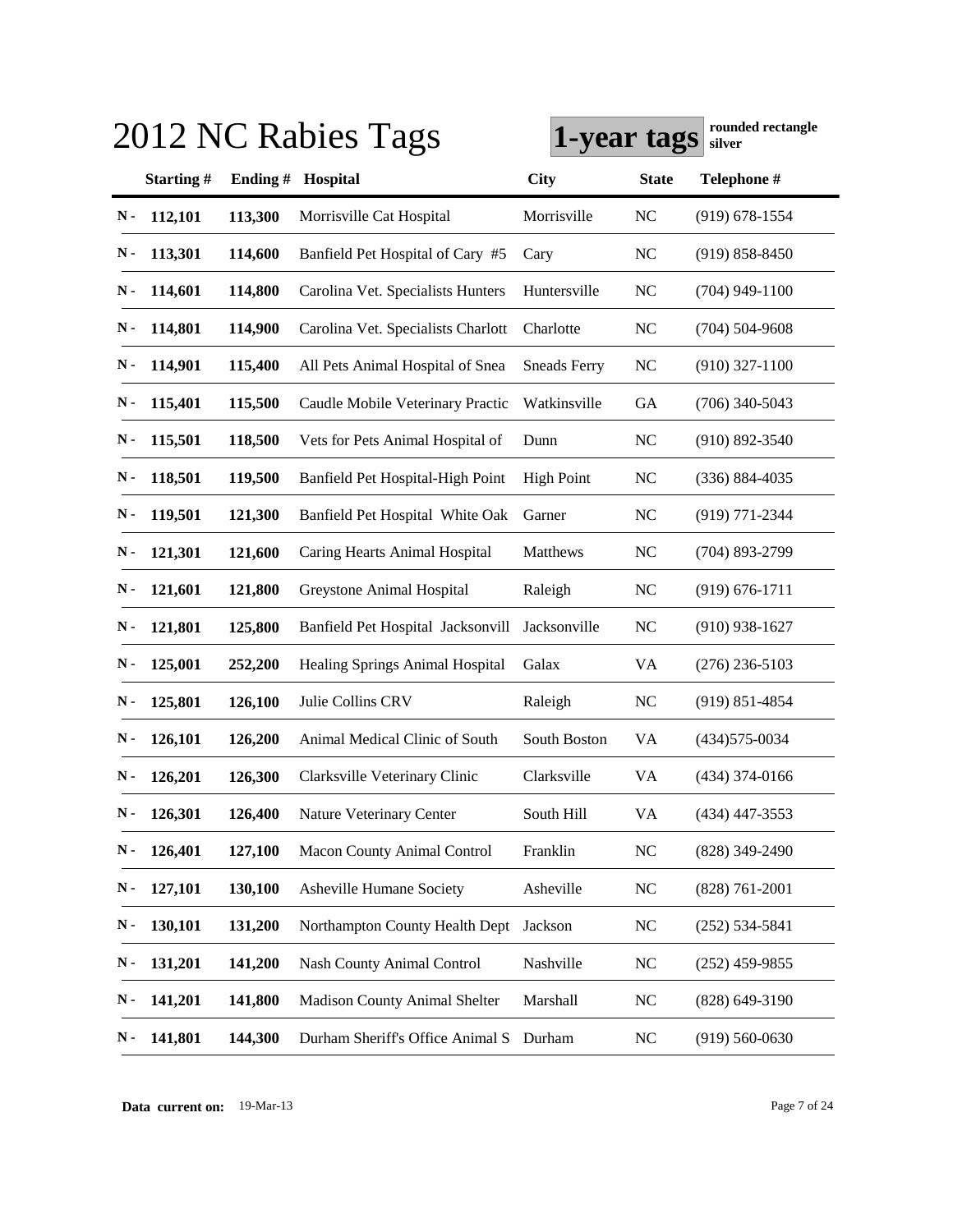|               |           |         | 2012 NC Rabies Tags                       | 1-year tags          |              | rounded rectangle<br>silver |
|---------------|-----------|---------|-------------------------------------------|----------------------|--------------|-----------------------------|
|               | Starting# | Ending# | Hospital                                  | <b>City</b>          | <b>State</b> | Telephone #                 |
| N-            | 144,301   | 146,800 | Davidson County Health Departm Lexington  |                      | <b>NC</b>    | $(336)$ 242-2310            |
| N -           | 146,801   | 148,000 | Cherokee County Health Departm            | Murphy               | NC           | $(828) 835 - 3853$          |
| N -           | 148,001   | 153,000 | City of Charlotte/Mecklenburg A           | Charlotte            | NC           | $(704)$ 336-6695            |
| N-            | 153,001   | 155,000 | Caldwell County Animal Control            | Lenoir               | NC           | $(828)$ 757-8625            |
| N-            | 155,001   | 157,600 | Animal Center of Moore County             | Carthage             | <b>NC</b>    | $(910)$ 947-2858            |
| N-            | 157,601   | 160,100 | Wayne County Animal Control               | Goldsboro            | <b>NC</b>    | $(919) 731 - 1439$          |
| N-            | 160,101   | 161,600 | Vance County Animal Shelter               | Henderson            | NC           | $(252)$ 492-3136            |
| N-            | 161,601   | 167,600 | United Animal Coalition (Shelter)         | Greensboro           | <b>NC</b>    | $(336)$ 297-5020            |
| N-            | 167,601   | 167,700 | <b>Matthews Police Department</b>         | Matthews             | <b>NC</b>    | $(704)$ 847-3644            |
| N-            | 167,701   | 167,900 | Cashiers-Highlands Humane Soci            | Cashiers             | NC           | (828) 743-5752              |
| N-            | 167,901   | 170,400 | Forsyth County Animal Shelter             | <b>Winston Salem</b> | NC           | $(336)$ 703-2482            |
| N -           | 170,401   | 170,900 | Forsyth County Health Dept                | <b>Winston Salem</b> | NC           | $(336)$ 703-3149            |
| N-            | 170,901   | 171,900 | Halifax County Health Dept ATT            | Halifax              | <b>NC</b>    | $(252) 583 - 6651$          |
| N-            | 171,901   | 188,900 | New Hanover County Animal Co              | Wilmington           | NC           | $(910)$ 798-7500            |
| N -           | 188,901   | 189,000 | <b>Wilkes County Animal Control</b>       | Wilkesboro           | <b>NC</b>    | $(336)$ 903-7688            |
| Ν.            | 189,001   | 190,600 | Granville Co Animal Control               | Oxford               | <b>NC</b>    | $(919) 693 - 6749$          |
| $\mathbf N$ - | 190,601   | 191,000 | Pamlico Co Health Dept                    | Bayboro              | NC           | $(252)$ 745-5634            |
| N-            | 191,001   | 191,600 | Warrenton Animal Clinic                   | Warrenton            | <b>NC</b>    | $(252)$ 257-0737            |
| N-            | 191,601   | 195,100 | Pender Co Animal Control                  | <b>Burgaw</b>        | <b>NC</b>    | $(910)$ 259-1349            |
| $\mathbf N$ - | 195,101   | 195,200 | Healthy Pets Mobile Vet                   | Clayton              | <b>NC</b>    | $(919)$ 329-7387            |
| N-            | 195,201   | 196,200 | Banfield Pet Hospital of Apex #6          | Apex                 | <b>NC</b>    | $(919)$ 387-0954            |
| $\mathbf N$ - | 196,201   | 198,700 | Safe Haven for Cats Shelter & Cli Raleigh |                      | <b>NC</b>    | $(919) 872 - 1128$          |
| N-            | 198,701   | 200,700 | <b>Union County Animal Services B</b>     | Monroe               | <b>NC</b>    | $(704)$ 283-3548            |

**Data current on:** 19-Mar-13 Page 8 of 24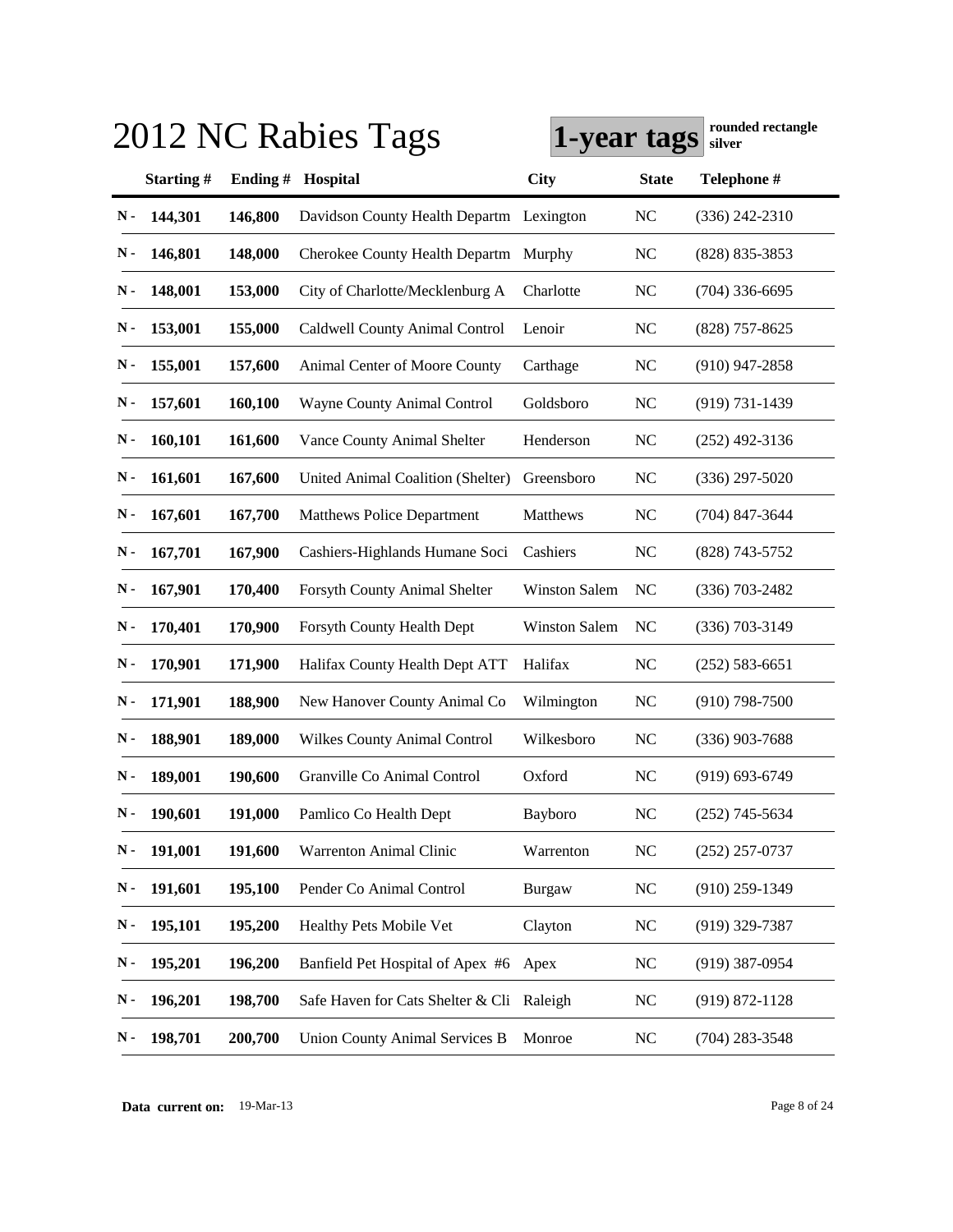| 2012 NC Rabies Tags | rounded rectangle<br>1-year tags<br>silver |         |                                             |                     |              |                    |
|---------------------|--------------------------------------------|---------|---------------------------------------------|---------------------|--------------|--------------------|
|                     | Starting#                                  | Ending# | Hospital                                    | <b>City</b>         | <b>State</b> | Telephone #        |
| N-                  | 200,701                                    | 200,800 | The Oaks Veterinary Clinic                  | Smithfield          | VA           | $(757)$ 357-2324   |
| N -                 | 200,801                                    | 201,600 | Randolph County Animal Control              | Asheboro            | <b>NC</b>    | $(336) 683 - 8235$ |
| N -                 | 201,601                                    | 202,400 | Mitchell County Animal Rescue S             | <b>Spruce Pines</b> | <b>NC</b>    | $(828)$ 765-6952   |
| N -                 | 202,401                                    | 203,200 | <b>Foothills Humane Society</b>             | Columbus            | <b>NC</b>    | $(828) 863 - 4444$ |
| N -                 | 203,201                                    | 203,500 | Huntersville Animal Control                 | Huntersville        | <b>NC</b>    | $(704)$ 875-6542   |
| N -                 | 203,501                                    | 204,700 | <b>Bunn Animal Hospital</b>                 | <b>Bunn</b>         | <b>NC</b>    | $(919)$ 496-7401   |
| N -                 | 204,701                                    | 207,200 | Banfield Pet Hospital #415 Fayet            | Fayetteville        | <b>NC</b>    | $(910) 864 - 1337$ |
| N -                 | 207,201                                    | 208,200 | <b>Buckley Animal Hospital</b>              | Charlotte           | <b>NC</b>    | $(704)$ 540-5077   |
| N -                 | 208,201                                    | 209,400 | Cat Care Veterinary Clinic                  | Morrisville         | <b>NC</b>    | $(919)$ 380-2737   |
| Ν.                  | 209,401                                    | 210,900 | Four Paws Veterinary Hospital               | Southport           | <b>NC</b>    | $(910)$ 457-7387   |
| Ν.                  | 210,901                                    | 211,400 | <b>Grassy Creek Animal Hospital</b>         | King                | <b>NC</b>    | $(336)$ 983-2011   |
| N -                 | 211,401                                    | 212,400 | Wilmington Animal Health Care               | Wilmington          | <b>NC</b>    | $(910) 791 - 7101$ |
| N -                 | 212,401                                    | 212,500 | Ambassador Mobile Veterinarian              | Greensboro          | <b>NC</b>    | $(336)$ 379-1227   |
| N -                 | 212,501                                    | 212,700 | Homeward Bound Mobile Vet Se                | Raleigh             | <b>NC</b>    | $(919)$ 847-2500   |
| Ν.                  | 212,701                                    | 213,200 | Carolina Animal Hospital of Cree            | Creedmoor           | <b>NC</b>    | $(919) 528 - 0606$ |
| Ν.                  | 213,201                                    | 213,900 | Cary Animal Control                         | Cary                | <b>NC</b>    | $(919)$ 319-4517   |
| $\mathbf N$ -       | 213,901                                    | 214,300 | <b>Surry County Animal Control</b>          | Dodson              | NC           | $(336)$ 401-8481   |
| N-                  | 214,301                                    | 214,400 | Holistic Mobile Veterinary Servic           | Asheville           | NC           | $(828)$ 278-0450   |
| N-                  | 214,401                                    | 214,500 | Southport Oak Island Animal Res             | Southport           | NC           | $(910)$ 457-6340   |
| N-                  | 214,501                                    | 214,700 | Freer Equine Mobile Vet Svcs                | Tryon               | <b>NC</b>    | $(828) 894 - 2627$ |
| N-                  | 214,701                                    | 215,400 | Dr. P J Boatwright                          | <b>Brevard</b>      | <b>NC</b>    | $(828)553-5792$    |
| N-                  | 215,401                                    | 215,800 | Chapel Hill Mobile Vet House Ca Chapel Hill |                     | <b>NC</b>    | $(919)$ 357-3440   |
| N-                  | 215,801                                    | 216,000 | Yellowhorse Mobile Vet Service              | Concord             | NC           | $(704)$ 305-3673   |

**Data current on:** 19-Mar-13 Page 9 of 24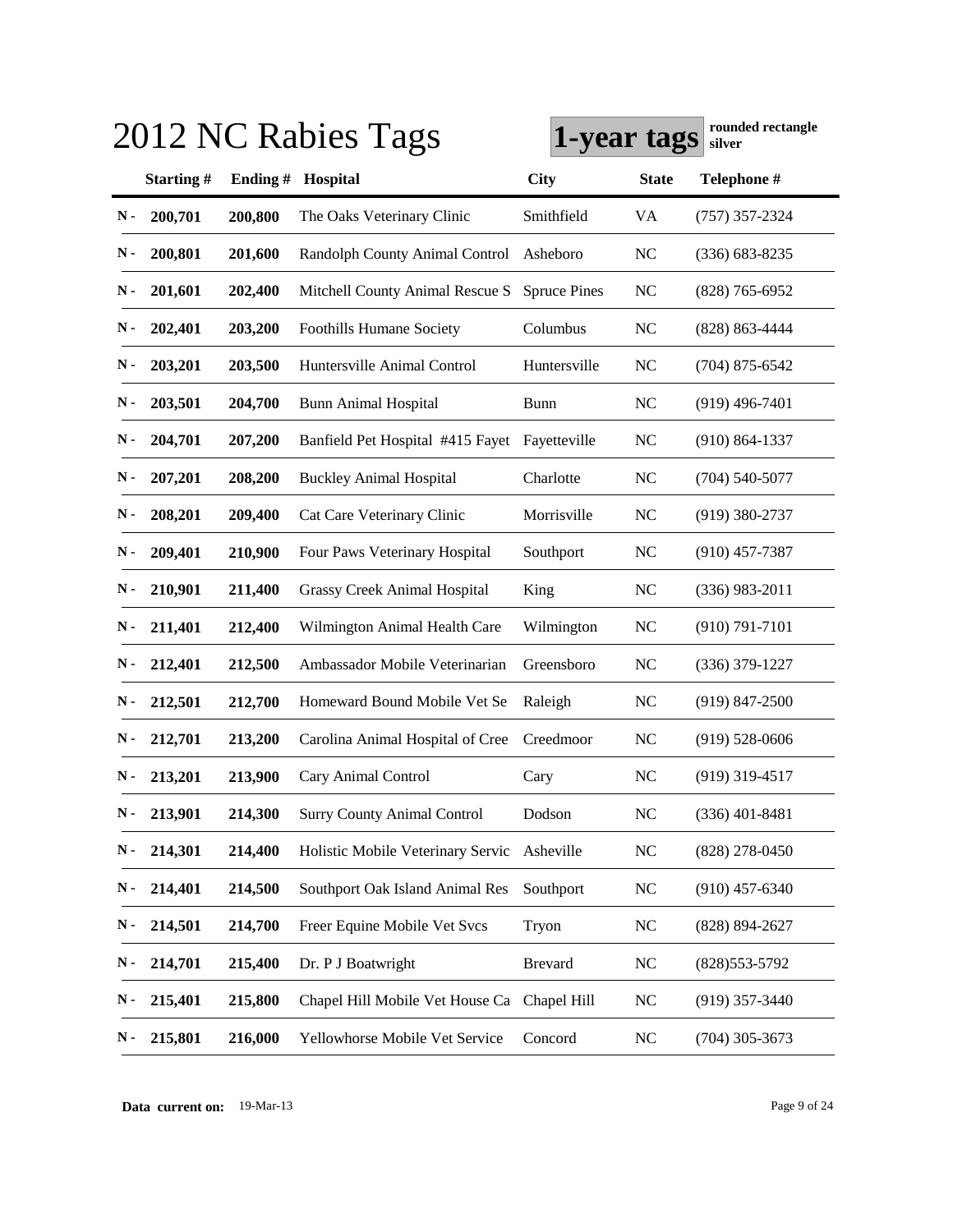| rounded rectangle<br>2012 NC Rabies Tags<br>1-year tags<br>silver |           |         |                                        |                       |              |                    |  |
|-------------------------------------------------------------------|-----------|---------|----------------------------------------|-----------------------|--------------|--------------------|--|
|                                                                   | Starting# | Ending# | Hospital                               | <b>City</b>           | <b>State</b> | Telephone #        |  |
| N-                                                                | 216,001   | 216,200 | Heart and Hand Vet Hospital            | Charlotte             | <b>NC</b>    | $(704) 573 - 2744$ |  |
| N-                                                                | 216,201   | 216,400 | The Country Vet Mobile Veterina        | Hollywood             | MD           | 704-572-2251       |  |
| N -                                                               | 216,401   | 216,500 | Dr. Wrenn Mathis                       | Clinton               | <b>NC</b>    | $(910)$ 385-4873   |  |
| N-                                                                | 216,501   | 217,500 | Warren County Animal Ark (Shel         | Warrenton             | <b>NC</b>    | $(252)$ 257-6137   |  |
| N-                                                                | 217,501   | 217,800 | Paws of Hertford County                | Como                  | <b>NC</b>    | $(252)$ 287-8998   |  |
| N-                                                                | 217,801   | 218,100 | Cornelius Police Dept / Animal C       | Cornelius             | <b>NC</b>    | $(704)$ 892-1363   |  |
| N-                                                                | 218,101   | 218,500 | Animal Hospital of Mebane              | Mebane                | <b>NC</b>    | $(919)$ 304-1600   |  |
| N-                                                                | 218,501   | 219,100 | Franklin County Animal Control         | Louisburg             | <b>NC</b>    | $(919)$ 496-3032   |  |
| N-                                                                | 219,101   | 220,100 | Alamance Animal Emergency Ho           | Burlington            | <b>NC</b>    | $(336)$ 228-7226   |  |
| N -                                                               | 220,101   | 221,100 | Vale Veterinary Hospital PLLC          | Vale                  | <b>NC</b>    | $(704)$ 462-2901   |  |
| Ν.                                                                | 221,101   | 221,600 | Catawba County Animal Control          | Newton                | <b>NC</b>    | $(828)$ 464-7686   |  |
| N -                                                               | 221,601   | 221,800 | <b>Craven Pamlico Animal Services</b>  | New Bern              | <b>NC</b>    | 252-637-4606       |  |
| N -                                                               | 221,801   | 221,900 | Dr James C. Brown                      | Burlington            | <b>NC</b>    | 336-584-4449       |  |
| N -                                                               | 221,901   | 222,000 | West Lincoln Veterinary Hospital       | Vale                  | <b>NC</b>    | 704-276-1556       |  |
| Ν.                                                                | 222,001   | 222,100 | Lake Norman Equine Clinic              | Mooresville           | <b>NC</b>    | $(704)$ 278-0321   |  |
| Ν.                                                                | 222,101   | 225,000 | SPCA of the Triad                      | Greensboro            | <b>NC</b>    | $(336)$ 375-3222   |  |
| $\mathbf N$ -                                                     | 225,001   | 229,500 | Spay Neuter Vet Clinic of Sandhil Vass |                       | NC           | $(910)$ 692-3499   |  |
| N-                                                                | 229,501   | 229,700 | Cedarwood Mobile Veterinary Se         | <b>Willow Springs</b> | <b>NC</b>    | $(919)$ 422-8561   |  |
| $\mathbf N$ -                                                     | 229,701   | 229,800 | Cats Amore Mobile Vet Practice         | Mocksville            | NC           | $(336)$ 406-2155   |  |
| $\mathbf N$ -                                                     | 229,801   | 230,400 | Rowan County Animal Control/S          | Salisbury             | <b>NC</b>    | $(704)$ 216-7768   |  |
| $\mathbf N$ -                                                     | 230,401   | 230,900 | <b>Lincoln County Animal Services</b>  | Lincolnton            | <b>NC</b>    | $(704)$ 736-8517   |  |
| $\mathbf N$ -                                                     | 230,901   | 231,600 | Care First Animal Hospital at Gle      | Raleigh               | <b>NC</b>    | $(919) 783 - 7387$ |  |
| N-                                                                | 231,601   | 232,200 | Harmony Animal Hospital                | Apex                  | NC           | $(919)$ 303-3456   |  |

**Data current on:** 19-Mar-13 Page 10 of 24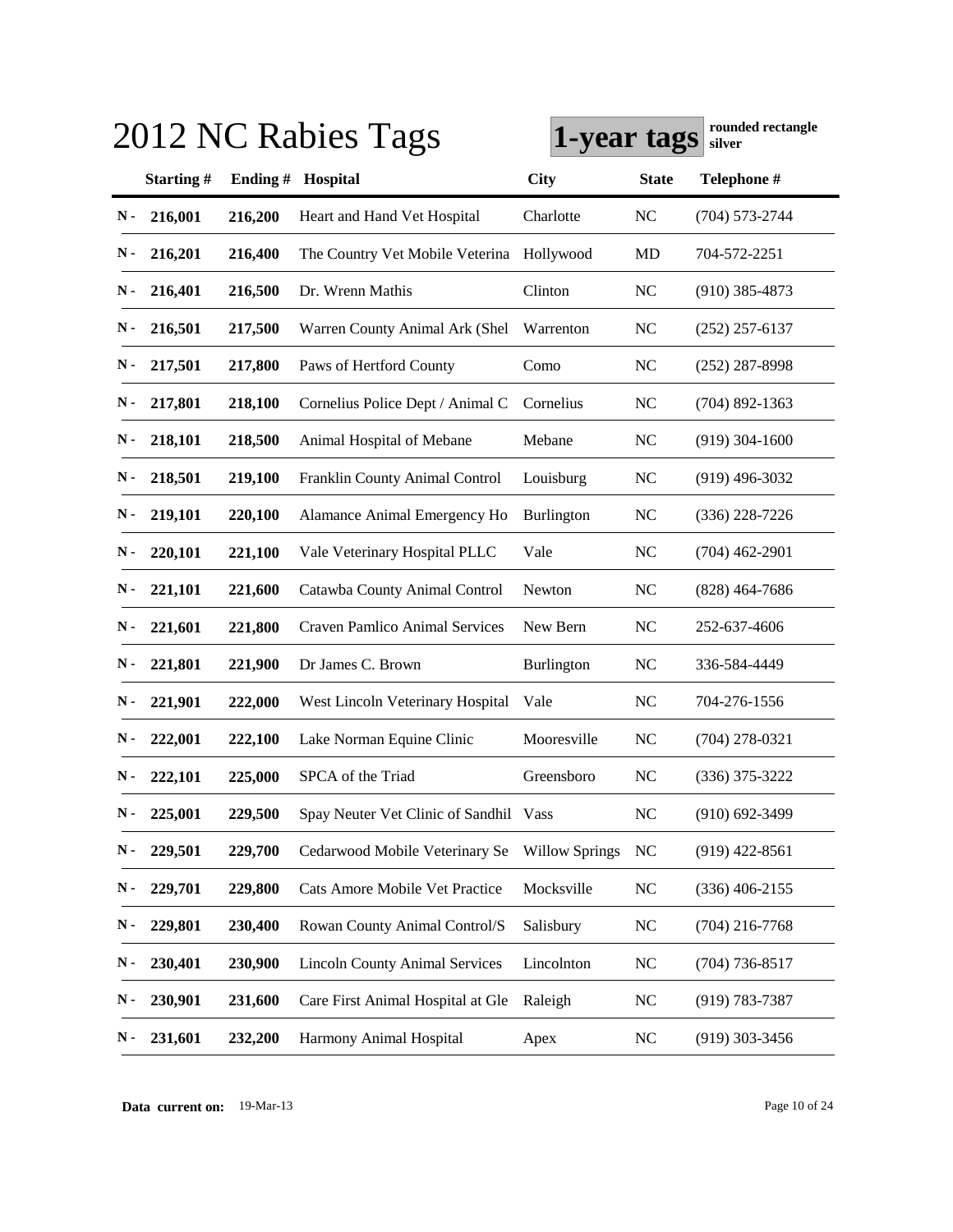| 2012 NC Rabies Tags | rounded rectangle<br>1-year tags<br>silver |         |                                              |                |              |                    |
|---------------------|--------------------------------------------|---------|----------------------------------------------|----------------|--------------|--------------------|
|                     | Starting#                                  | Ending# | Hospital                                     | <b>City</b>    | <b>State</b> | Telephone #        |
| N-                  | 232,201                                    | 232,700 | East Wake Animal Hospital                    | Zebulon        | NC           | 919-375-4180       |
| N -                 | 232,701                                    | 233,100 | Transylvania County Animal Serv              | <b>Brevard</b> | <b>NC</b>    | 828-883-3713       |
| N -                 | 233,101                                    | 233,200 | Mobile Equine & House Call Ser               | Charlotte      | <b>NC</b>    | 704-541-3966       |
| N-                  | 233,201                                    | 233,300 | Downtown Mobile Vet Service                  | Raleigh        | <b>NC</b>    | 919-917-8312       |
| N-                  | 233,301                                    | 234,300 | Banfield Pet Hospital #2128 Shar             | Charlotte      | <b>NC</b>    | 704-364-4171       |
| N -                 | 234,501                                    | 234,800 | Carolina Forest Animal Clinic                | Jacksonville   | <b>NC</b>    | 910-347-1219       |
| N -                 | 234,801                                    | 234,900 | Small Ruminant & Camelid Mobi                | Hillborough    | <b>NC</b>    | 919-618-1322       |
| Ν.                  | 234,901                                    | 235,300 | Carolina Veterinary Care Clinic              | Huntersville   | <b>NC</b>    | 704-439-0600       |
| N -                 | 235,301                                    | 235,801 | Small Paws Veterinary Clinic                 | Elizabeth City | <b>NC</b>    | 252-384-0109       |
| N-                  | 235,801                                    | 235,900 | Atlas Mobile Veterinary Service              | Pisgah Forest  | <b>NC</b>    | 828-702-7306       |
| N -                 | 235,901                                    | 236,000 | Anderson Creek Mobile Veterinar              | Spring Lake    | <b>NC</b>    | 910-603-5037       |
| N -                 | 236,001                                    | 236,600 | South Point Pet Hospital                     | Belmont        | <b>NC</b>    | $(704)$ 825-7774   |
| N -                 | 236,301                                    | 237,100 | Riverbend Swine Consulting, PC               | Goldsboro      | <b>NC</b>    | $(919) 731 - 3002$ |
| $\mathbf N$ -       | 237,101                                    | 237,400 | APS of Caswell County                        | Yanceyville    | <b>NC</b>    | $(336) 694 - 4921$ |
| Ν.                  | 237,401                                    | 239,400 | Shelton's Veterinary Clinic                  | Williamston    | <b>NC</b>    | $(252)$ 792-2808   |
| Ν.                  | 239,401                                    | 240,100 | <b>Bayleaf Veterinary Hospital</b>           | Raleigh        | <b>NC</b>    | $(919) 848 - 1926$ |
| $\mathbf N$ -       | 240,101                                    | 240,300 | <b>Polk County Animal Control</b>            | Columbus       | NC           | $(828) 894 - 3001$ |
| N-                  | 240,301                                    | 240,400 | Piedmont Equine Mobile Veterin               | Marshville     | <b>NC</b>    | $(704)$ 989-3933   |
| $\mathbf N$ -       | 240,401                                    | 240,900 | Spay Neuter Clinic of the Carolin            | Charlotte      | <b>NC</b>    | 704-541-3238       |
| ${\bf N}$ -         | 240,901                                    | 242,900 | North End Veterinary Clinic                  | Lumberton      | <b>NC</b>    | $(910)$ 738-9368   |
| $\mathbf N$ -       | 242,901                                    | 243,000 | <b>Livestock Veterinary Services</b>         | Kinston        | <b>NC</b>    | $(252)$ 527-4960   |
| $\mathbf N$ -       | 243,001                                    | 244,500 | Durham County Animal Shelter                 | Durham         | <b>NC</b>    | $(919) 560 - 0640$ |
| N-                  | 244,501                                    | 245,000 | Banfield Pet Hospital #2229 Morr Morrisville |                | <b>NC</b>    | 919-467-1562       |

**Data current on:** 19-Mar-13 Page 11 of 24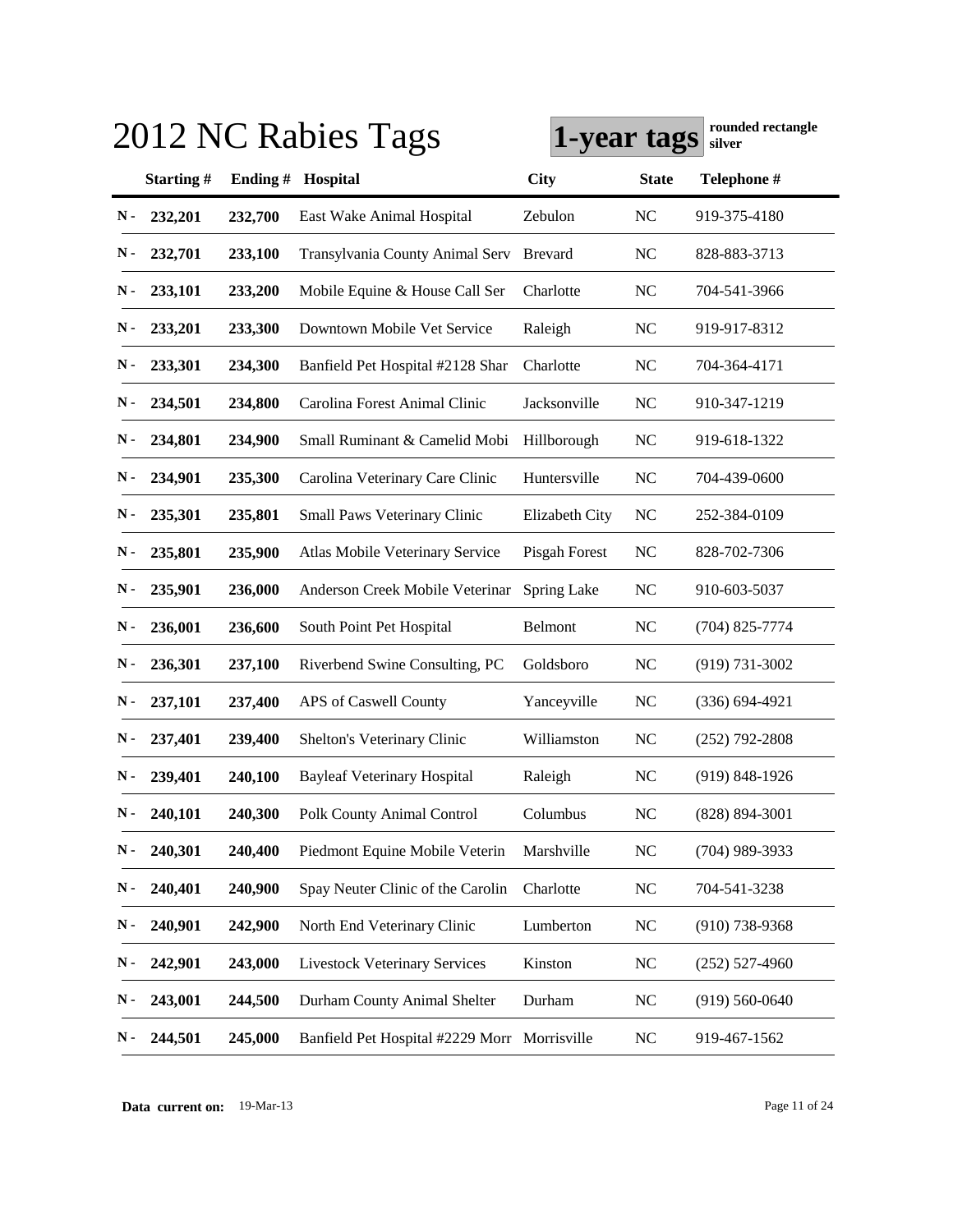|               |           |         | 2012 NC Rabies Tags                         | 1-year tags    |              | rounded rectangle<br>silver |
|---------------|-----------|---------|---------------------------------------------|----------------|--------------|-----------------------------|
|               | Starting# | Ending# | Hospital                                    | <b>City</b>    | <b>State</b> | Telephone #                 |
| N-            | 245,001   | 247,000 | Banfield Pet Hospital Garner #59            | Garner         | <b>NC</b>    | $(919)$ 661-1926            |
| N -           | 247,001   | 248,500 | Neuse Veterinary Clinic                     | New Bern       | NC           | $(252)$ 637-7128            |
| N-            | 248,501   | 249,300 | Appalachian-New River Veter. A              | Boone          | NC           | $(828)$ 264-5621            |
| N-            | 249,301   | 250,700 | Tabbs Creek Animal Hospital                 | Oxford         | <b>NC</b>    | $(919) 690 - 0024$          |
| N-            | 250,701   | 250,900 | <b>Wellspring Holistic Vet Care</b>         | Castle Hayne   | <b>NC</b>    | $(910) 763 - 1230$          |
| N-            | 251,001   | 252,200 | <b>Alexander County Animal Contro</b>       | Taylorsville   | <b>NC</b>    | $(828)$ 632-1199            |
| N-            | 252,201   | 252,300 | PAWS of Hertford County                     | Ahoskie        | NC           | 252-587-2764                |
| N-            | 252,301   | 252,800 | <b>Tram Road Animal Hospital</b>            | Clinton        | <b>NC</b>    | $(910) 592 - 3102$          |
| N-            | 256,301   | 256,400 | Dr Caroline J Heller                        | Raleigh        | <b>NC</b>    | 202-365-2810                |
| N-            | 256,801   | 257,000 | Burke County Sheriff Dept Anim              | Morganton      | NC           | $(828)$ 438-5500            |
| N-            | 257,001   | 257,500 | Medicine Man Mobile Vet                     | Morganton      | NC           | $(828)$ 439-3905            |
| N-            | 257,001   | 257,500 | Outback Mobile Vet Services CL              | Morganton      | <b>NC</b>    | $(828)$ 448-9295            |
| N-            | 257,501   | 257,700 | SPCA of Northeastern NC                     | Elizabeth City | <b>NC</b>    | 252-338-5222                |
| N-            | 257,701   | 257,800 | Adopt An Angel                              | <b>Boliva</b>  | <b>NC</b>    | 910-392-0557                |
| N-            | 257,801   | 258,400 | <b>NCSU CVM Pharmacy</b>                    | Raleigh        | <b>NC</b>    | $(919) 513 - 6572$          |
| N -           | 258,401   | 259,600 | Banfield Pet Hospital Pineville # Pineville |                | <b>NC</b>    | (704) 542-8339              |
| $\mathbf N$ - | 259,601   | 259,900 | Middle Creek Veterinary Hospital Raleigh    |                | NC           | 919-773-1043                |
| N-            | 259,901   | 261,200 | <b>Surry Spay Neuter Clinic</b>             | Ararat         | <b>NC</b>    | $(336)$ 756-2578            |
| N-            | 261,201   | 262,400 | <b>Baird's Animal Hospital</b>              | Lumberton      | <b>NC</b>    | $(910)$ 739-4998            |
| N-            | 262,401   | 263,900 | <b>Banfield Pet Hospital Matthews</b>       | Matthews       | <b>NC</b>    | $(704)$ 847-7001            |
| N-            | 263,901   | 265,600 | Banfield Pet Hospital #0418 Hick Hickory    |                | <b>NC</b>    | $(828)$ 261-0356            |
| $\mathbf N$ - | 264,601   | 267,400 | Burlington Animal Shelter/Adopti Haw River  |                | <b>NC</b>    | $(336)$ 578-0343            |
| $\mathbf N$ - | 264,901   | 265,200 | The Kindness Mobile Spay-Neute              | Maysville      | <b>NC</b>    | $(252)$ 422-6770            |

**Data current on:** 19-Mar-13 Page 12 of 24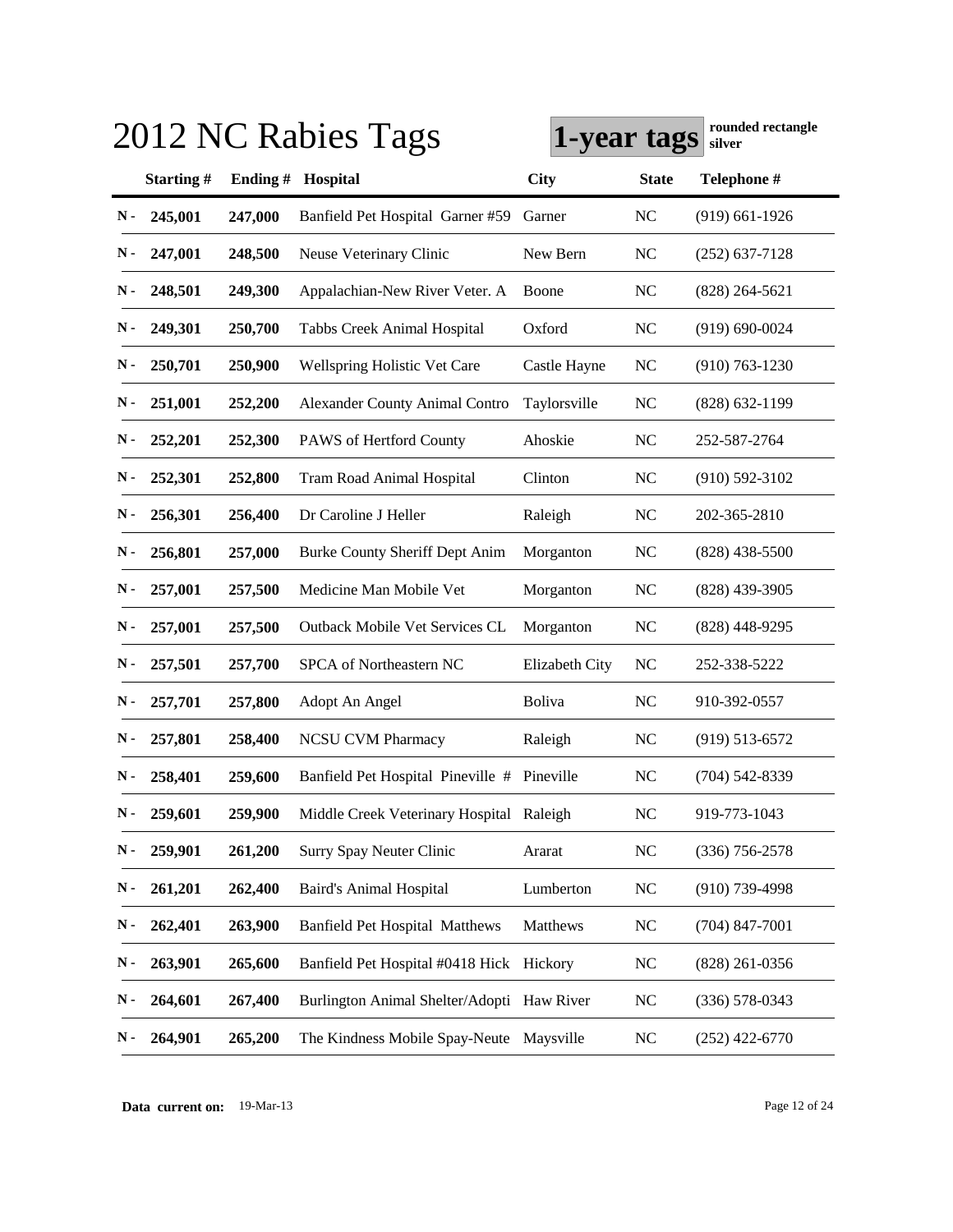| 2012 NC Rabies Tags | rounded rectangle<br>1-year tags<br>silver |         |                                           |                    |              |                    |
|---------------------|--------------------------------------------|---------|-------------------------------------------|--------------------|--------------|--------------------|
|                     | Starting#                                  | Ending# | Hospital                                  | <b>City</b>        | <b>State</b> | Telephone #        |
| N-                  | 267,401                                    | 267,800 | <b>Second Chance Pet Adoptions</b>        | Raleigh            | <b>NC</b>    | $(919) 851 - 8404$ |
| N-                  | 267,801                                    | 268,600 | Banfield Pet Hospital - Sou. Pines        | Aberdeen           | <b>NC</b>    | $(910)$ 692-4931   |
| N -                 | 268,601                                    | 269,000 | <b>Cotswold Animal Hospital</b>           | Charlotte          | <b>NC</b>    | $(704)$ 365-3787   |
| N-                  | 269,001                                    | 269,400 | <b>Bladen County Animal Control</b>       | Elizabethtown      | <b>NC</b>    | 910-862-6918       |
| N-                  | 269,401                                    | 269,900 | Lexington Large Animal Medicin            | Lexington          | <b>NC</b>    | $(336)$ 787-4901   |
| N-                  | 269,901                                    | 271,800 | <b>Burlington Road Animal Hospital</b>    | Greensboro         | <b>NC</b>    | $(336)$ 375-3939   |
| N-                  | 271,801                                    | 271,900 | Phillips Animal Medical Hospital          | Gastonia           | <b>NC</b>    | $(704)$ 867-3514   |
| N-                  | 271,901                                    | 272,900 | Banfield Pet Hospital #411 Winst          | Winston-Salem      | <b>NC</b>    | $(336)$ 765-8339   |
| N -                 | 272,901                                    | 273,900 | Banfield Pet Hospital #412                | Greensboro         | <b>NC</b>    | $(336) 852 - 6121$ |
| N -                 | 273,901                                    | 276,900 | Banfield Pet Hospital #413                | Greensboro         | <b>NC</b>    | $(336)$ 545-8333   |
| N -                 | 276,901                                    | 278,400 | Banfield Pet Hospital Knightdale          | Knightdale         | <b>NC</b>    | $(919)$ 266-1747   |
| N -                 | 278,401                                    | 283,400 | <b>Iredell County Animal Control</b>      | Statesville        | <b>NC</b>    | 704-878-5420       |
| N -                 | 283,401                                    | 286,400 | Wake County Animal Care & Co              | Raleigh            | <b>NC</b>    | $(919)$ 212-7387   |
| N -                 | 286,401                                    | 286,800 | Paws At Your Doorstep Mobile V            | Cary               | <b>NC</b>    | 919-247-2670       |
| Ν.                  | 286,801                                    | 286,900 | Whispering Waters Animal Care/            | Boone              | <b>NC</b>    | $(828)$ 264-8077   |
| Ν.                  | 286,901                                    | 287,601 | Appalachian-New River Veter. A            | Boone              | <b>NC</b>    | $(828)$ 264-5621   |
| $\mathbf N$ -       | 287,701                                    | 287,800 | Maple Veterinary Mobile Service           | Monroe             | NC           | 704-635-7788       |
| N-                  | 287,801                                    | 287,900 | NCSU, CVM, Lab Animal Resou               | Raleigh            | <b>NC</b>    | $(919) 513 - 6280$ |
| N-                  | 287,901                                    | 288,400 | Robeson County Animal Shelter             | St. Paul           | <b>NC</b>    | $(910) 865 - 2200$ |
| $\mathbf N$ -       | 288,401                                    | 288,900 | <b>Brunswick County Animal Servic</b>     | Supply             | <b>NC</b>    | 910-754-8204       |
| N-                  | 288,901                                    | 290,400 | Steele Creek Animal Hospital, Inc         | Charlotte          | NC           | $(704)$ 588-4400   |
| N-                  | 290,601                                    | 290,900 | Banfield Pet Hospital-Wake Fore           | <b>Wake Forest</b> | NC           | $(919) 562 - 3852$ |
| N-                  | 290,901                                    | 292,100 | Banfield Pet Hospital-Brier Creek Raleigh |                    | NC           | $(919) 806 - 2960$ |

**Data current on:** 19-Mar-13 Page 13 of 24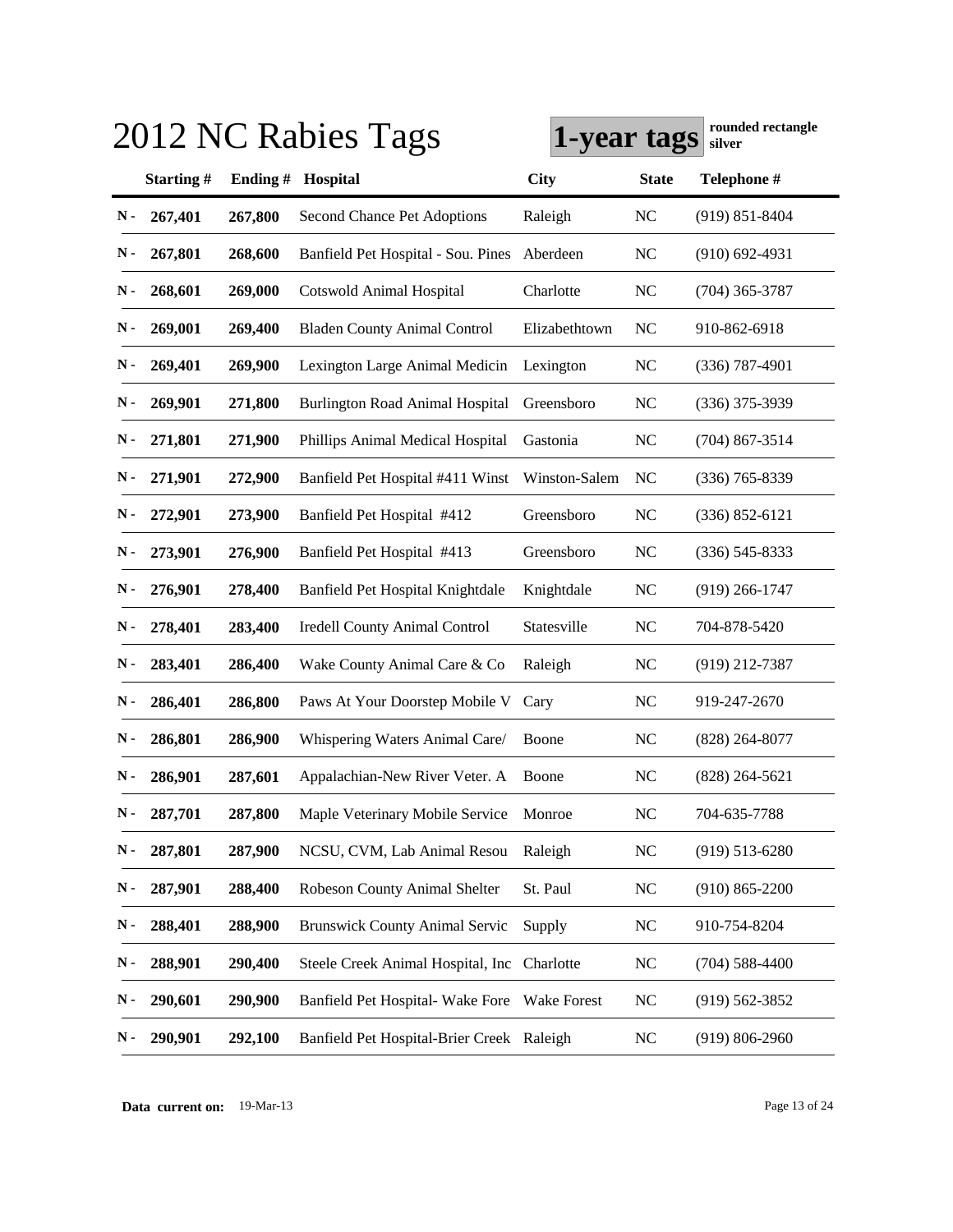| 2012 NC Rabies Tags | rounded rectangle<br>1-year tags<br>silver |         |                                             |                      |              |                    |
|---------------------|--------------------------------------------|---------|---------------------------------------------|----------------------|--------------|--------------------|
|                     | Starting#                                  | Ending# | Hospital                                    | <b>City</b>          | <b>State</b> | Telephone #        |
| N-                  | 292,101                                    | 292,900 | College Road Animal Hospital                | Wilmington           | <b>NC</b>    | $(910)$ 395-6555   |
| N -                 | 292,901                                    | 293,400 | Brookwood Veterinary Clinic, P.             | Raleigh              | <b>NC</b>    | $(919)$ 779-2940   |
| N -                 | 293,401                                    | 294,100 | Banfield Pet Hospital #414 Winst            | <b>Winston Salem</b> | NC           | $(336)$ 377-3026   |
| N-                  | 294,101                                    | 294,200 | Dr. Colette A. Kirk                         | <b>Winston Salem</b> | NC           | 205-225-9699       |
| N-                  | 294,201                                    | 294,300 | Timberlake Veterinay Care Mobil             | Timberlake           | <b>NC</b>    | 919-830-0704       |
| N-                  | 294,301                                    | 294,900 | Banfield Pet Hospital #1511 Blac            | Charlotte            | <b>NC</b>    | $(704)$ 844-6676   |
| N-                  | 295,201                                    | 295,300 | Dr. Cheryl Maithein                         | Charlotte            | <b>NC</b>    | 704-315-7156       |
| N-                  | 295,301                                    | 295,400 | Large Animal Veterinary Services            | Youngsville          | <b>NC</b>    | $(919) 554 - 1176$ |
| N-                  | 295,401                                    | 295,800 | <b>Wellington Animal Hospital</b>           | Cary                 | <b>NC</b>    | $(919) 851 - 7475$ |
| N-                  | 295,801                                    | 295,900 | Natural Wellness Mobile Vet                 | Fayetteville         | <b>NC</b>    | 910-728-6554       |
| N-                  | 295,901                                    | 297,900 | Guilford Co Env Health, Attn Bev Greensboro |                      | <b>NC</b>    | $(336)$ 641-4459   |
| N-                  | 297,901                                    | 298,400 | Catawba County Animal Control               | Newton               | <b>NC</b>    | $(828)$ 464-7686   |
| N -                 | 298,401                                    | 298,700 | Robinson Animal Hospital, P.A.              | Clayton              | <b>NC</b>    | $(919) 553 - 7173$ |
| N-                  | 298,701                                    | 298,900 | Close Calls, PLLC                           | Raleigh              | <b>NC</b>    | $(919)$ 749-3590   |
| Ν.                  | 298,901                                    | 300,900 | Banfield Pet Hospital Wilmingto             | Wilmington           | <b>NC</b>    | $(910)$ 796-0401   |
| Ν.                  | 300,901                                    | 302,000 | Banfield Pet Hospital Charlotte #           | Charlotte            | <b>NC</b>    | $(704)$ 599-3488   |
| $\mathbf N$ -       | 302,001                                    | 302,300 | Louisburg Veterinary Clinic                 | Louisburg            | NC           | 919-496-2638       |
| N-                  | 302,301                                    | 302,500 | Dr Ivey Smith                               | Snow Hill            | <b>NC</b>    | $(252)$ 714-9581   |
| N-                  | 302,501                                    | 302,700 | UNC-Chapel Hill                             | Chapel Hill          | NC           | $(919)$ 966-2906   |
| N-                  | 302,801                                    | 303,400 | Banfield, Pet Hospital Asheville #          | Asheville            | NC           | $(828)$ 298-1800   |
| N-                  | 303,401                                    | 304,200 | Banfield Pet Hospital of Arden #1           | Arden                | <b>NC</b>    | $(828) 681 - 0519$ |
| N-                  | 304,201                                    | 304,300 | Woodlawn Animal Hospital, P.A.              | Charlotte            | <b>NC</b>    | $(704)$ 523-3576   |
| N-                  | 304,301                                    | 304,400 | Cabarrus Pets Society, Inc.                 | Kannapolis           | NC           | $(704)$ 785-8746   |

**Data current on:** 19-Mar-13 Page 14 of 24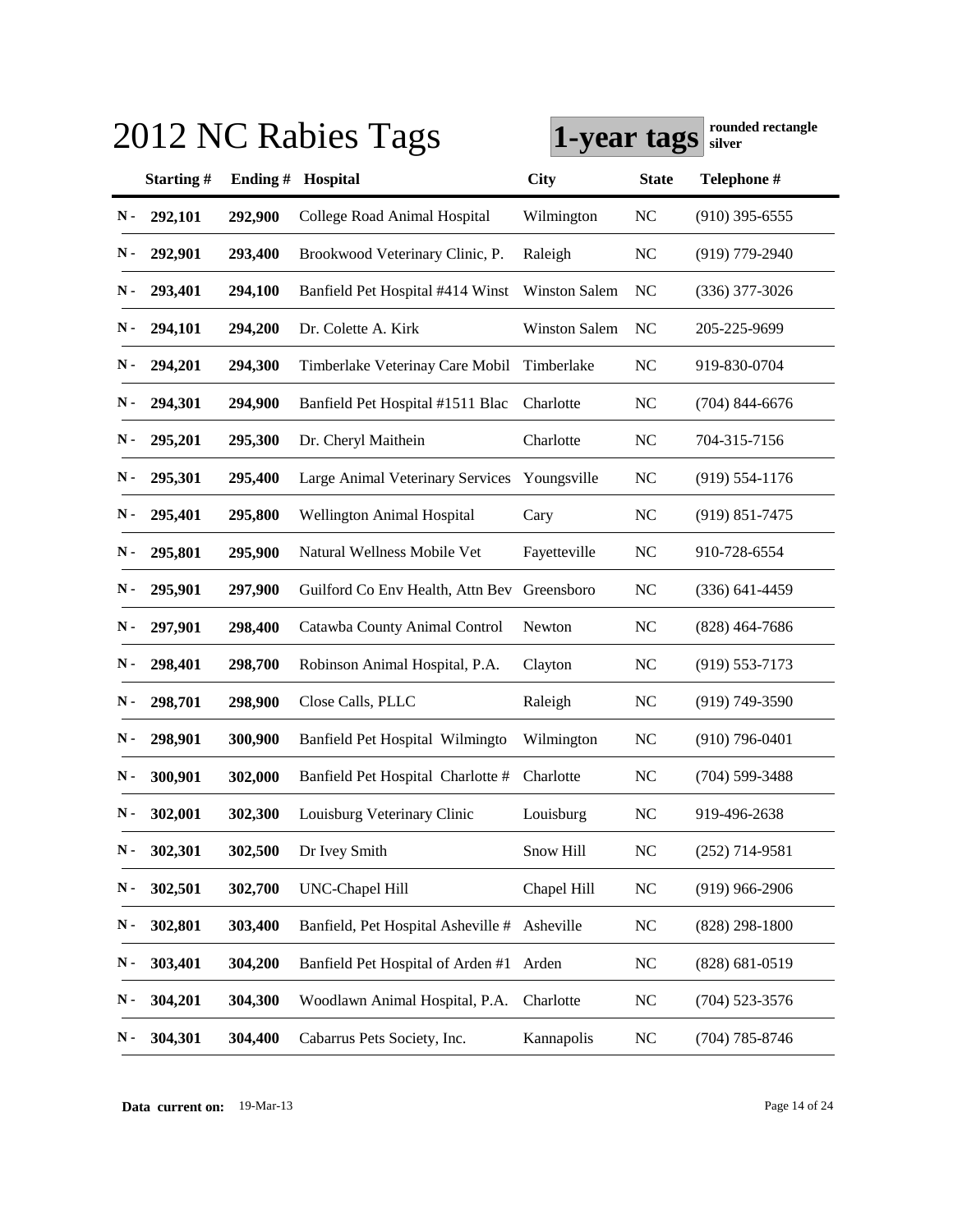| 2012 NC Rabies Tags | rounded rectangle<br>1-year tags<br>silver |         |                                             |                   |              |                    |
|---------------------|--------------------------------------------|---------|---------------------------------------------|-------------------|--------------|--------------------|
|                     | Starting#                                  | Ending# | Hospital                                    | <b>City</b>       | <b>State</b> | Telephone #        |
| N-                  | 304,401                                    | 304,900 | Animal Hospital                             | Whiteville        | <b>NC</b>    | $(910) 642 - 3221$ |
| N -                 | 304,901                                    | 305,400 | Banfield Pet Hospital #610                  | Greenville        | <b>NC</b>    | 252-756-3145       |
| Ν.                  | 305,401                                    | 306,200 | Banfield Pet Hospital #1509                 | Charlotte         | <b>NC</b>    | $(704) 583 - 9440$ |
| $\mathbf N$ -       | 306,201                                    | 306,400 | Western Wake Veterinary Service             | Apex              | <b>NC</b>    | $(919)$ 362-1344   |
| $\mathbf N$ -       | 306,401                                    | 307,400 | NCSU CVM Mobile Surgery                     | Raleigh           | <b>NC</b>    | $(919)$ 606-2752   |
| $\mathbf N$ -       | 307,401                                    | 309,400 | <b>Bladen Animal Hospital</b>               | Elizabethtown     | NC           | $(910) 862 - 3960$ |
| N-                  | 309,401                                    | 310,400 | Heritage Animal Hospital                    | Wake Forest       | <b>NC</b>    | 919-412-4389       |
| $\mathbf N$ -       | 310,401                                    | 311,600 | Banfield Pet Hospital #1846 Mor             | Morehead City     | <b>NC</b>    | $(252)$ 247-4442   |
| $\mathbf N$ -       | 311,601                                    | 312,000 | Greene County Health Dept                   | Snow Hill         | <b>NC</b>    | $(252)$ 747-8183   |
| $\mathbf N$ -       | 312,001                                    | 312,400 | <b>Gaston County Animal Control</b>         | Dallas            | <b>NC</b>    | 704-922-9716       |
| Ν.                  | 312,401                                    | 312,700 | Bear Creek Mobile Vet Service               | Alermarle         | <b>NC</b>    | $(704)$ 463-7677   |
| N-                  | 312,701                                    | 312,800 | Alexander At The Park Vet Hospi Durham      |                   | <b>NC</b>    | 919-484-9909       |
| N-                  | 312,801                                    | 312,900 | Macon County Humane Society                 | Franklin          | <b>NC</b>    | $(828) 524 - 4588$ |
| $\mathbf N$ -       | 312,901                                    | 315,400 | Robinson Veterinary Clinic                  | Newton            | <b>NC</b>    | $(828)$ 294-2900   |
| $\mathbf N$ -       | 315,401                                    | 316,300 | Banfield Pet Hospital #1413                 | <b>Burlington</b> | <b>NC</b>    | $(336) 524-9106$   |
| Ν.                  | 316,301                                    | 316,400 | Brown Creek Equine Hospital                 | Polkton           | <b>NC</b>    | 704-272-7447       |
| $\mathbf N$ -       | 316,401                                    | 318,400 | Banfield Pet Hospital-Wake Fore Wake Forest |                   | NC           | (919) 562-3852     |
| $\mathbf N$ -       | 318,401                                    | 319,900 | Thomasville Veterinary Hospital,            | Thomasville       | NC           | $(336)$ 475-9119   |
| $\mathbf N$ -       | 319,901                                    | 321,900 | Banfield Pet Hospital N Durham              | Durham            | <b>NC</b>    | $(919) 620 - 8142$ |
| ${\bf N}$ -         | 321,901                                    | 322,200 | Albermarle Mobile Veterinary Se             | Hertford          | <b>NC</b>    | 252-562-4884       |
| N-                  | 322,301                                    | 322,300 | <b>ABEVET</b>                               | Pittsboro         | <b>NC</b>    | $(919)$ 933-8680   |
| N-                  | 322,401                                    | 323,900 | Port City Animal Hospital                   | Wilmington        | <b>NC</b>    | 910-452-4093       |
| N-                  | 323,901                                    | 324,900 | Banfield Pet Hospital S Durham              | Durham            | NC           | $(919)$ 402-8801   |

**Data current on:** 19-Mar-13 Page 15 of 24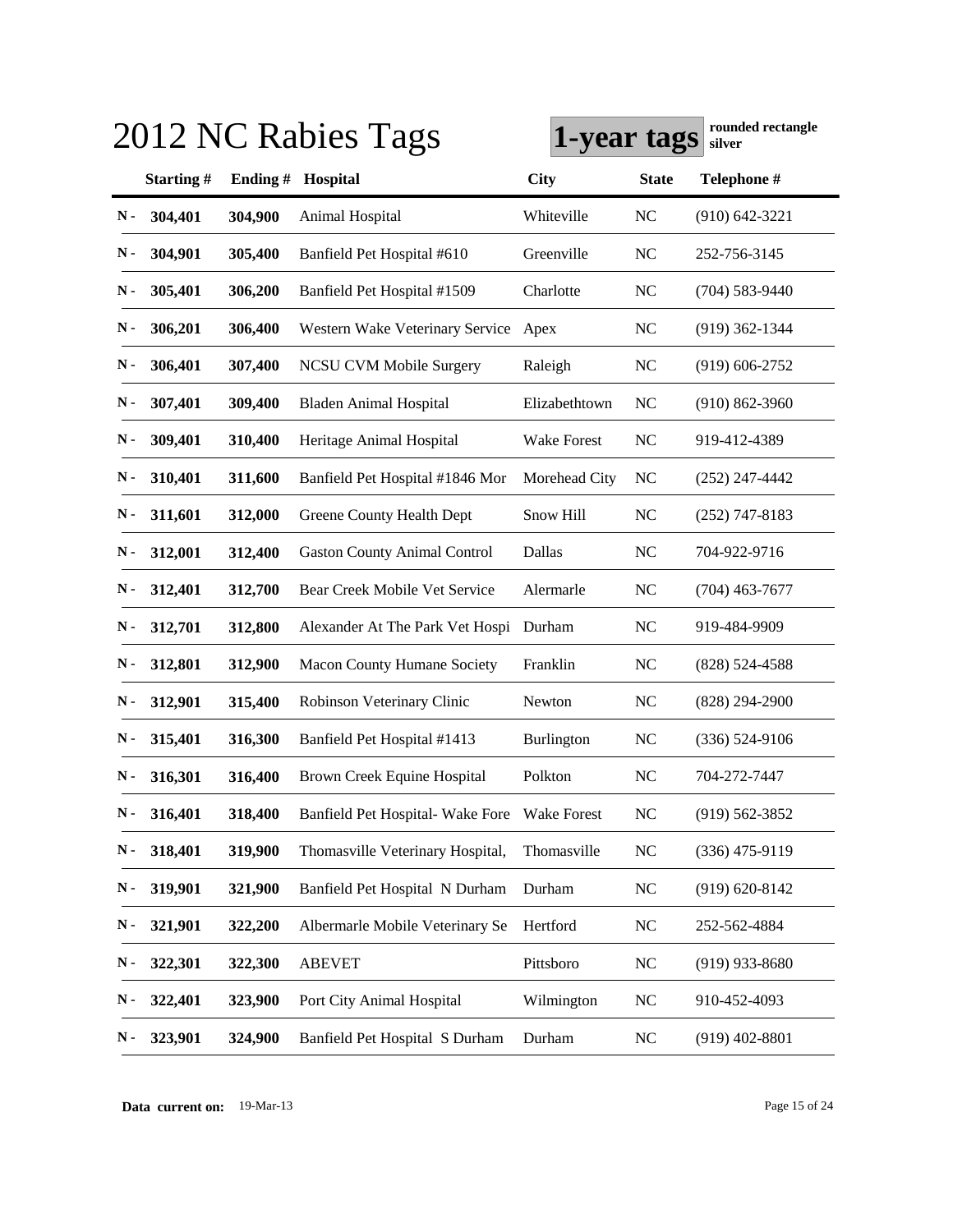|               | 2012 NC Rabies Tags | rounded rectangle<br>1-year tags<br>silver |                                           |              |              |                    |
|---------------|---------------------|--------------------------------------------|-------------------------------------------|--------------|--------------|--------------------|
|               | Starting#           | Ending#                                    | Hospital                                  | <b>City</b>  | <b>State</b> | Telephone #        |
| N-            | 324,901             | 325,600                                    | Care First Animal Hospital at Obe Raleigh |              | <b>NC</b>    | $(919) 832 - 3107$ |
| N -           | 325,601             | 325,700                                    | Pampered Pets Mobile Veterinary           | Wadesboro    | NC           | 704-465-2307       |
| N-            | 325,701             | 326,400                                    | Humane Society of Richmond Co             | Rockingham   | <b>NC</b>    | $(910)$ 895-0335   |
| N-            | 326,401             | 327,500                                    | Banfield Pet Hospital #1510               | Charlotte    | <b>NC</b>    | $(704) 599 - 2957$ |
| N-            | 327,501             | 328,000                                    | <b>Cumberland County Animal Cont</b>      | Fayetteville | <b>NC</b>    | 910-321-6857       |
| N-            | 328,001             | 328,300                                    | Ambassador Mobile Veterinarian            | Greensboro   | NC           | $(336)$ 379-1227   |
| N-            | 328,301             | 328,400                                    | NorthLake Mobile Vet Equine Se            | Huntersville | NC           | 704-883-2243       |
| N-            | 328,401             | 331,900                                    | Pet Overpopulation Patrol                 | Chapel Hill  | <b>NC</b>    | $(919)$ 942-2250   |
| $\mathbf N$ - | 331,901             | 333,400                                    | Banfield Pet Hospital #1095 Moo           | Mooresville  | NC           | $(704)$ 799-3812   |
| N-            | 333,401             | 333,600                                    | Healthy Pets Mobile Vet                   | Clayton      | <b>NC</b>    | $(919)$ 329-7387   |
| N-            | 333,601             | 333,800                                    | Judy A. Cary CRV (Pet Partners            | Lenoir       | NC           | 828-754-8114       |
| N-            | 333,801             | 333,900                                    | Shiloh Animal Hospital                    | Morrisville  | NC           | 919-801-9035       |
| $\mathbf N$ - | 333,901             | 334,000                                    | <b>Bullock Animal Clinic</b>              | New Bern     | <b>NC</b>    | $(252)$ 637-6161   |
| N -           | 334,001             | 334,300                                    | Mobile Laser Veterinary Services          | Raleigh      | <b>NC</b>    | $(919)$ 720-6686   |
| N -           | 334,301             | 334,400                                    | <b>Animal Medical Center</b>              | Danville     | VA           | (434) 793-6477     |
| Ν.            | 334,401             | 334,900                                    | Banfield Pet Hospital #1508               | Concord      | <b>NC</b>    | $(704) 782 - 3921$ |
| $\mathbf N$ - | 334,901             | 335,200                                    | <b>Jones County Health Dept</b>           | Trenton      | NC           | $(252)$ 448-9111   |
| N-            | 335,201             | 335,500                                    | Spot Mobile Spay & Wellness               | Greensboro   | <b>NC</b>    | 336-315-0150       |
| $\mathbf N$ - | 335,501             | 335,700                                    | Dickson Animal Clinic, P.A.               | Gastonia     | <b>NC</b>    | $(704)$ 824-9160   |
| $\mathbf N$ - | 335,701             | 335,800                                    | Mobile Vet Practice of Raleigh            | Raleigh      | <b>NC</b>    | $(919) 802 - 1622$ |
| $\mathbf N$ - | 335,801             | 335,900                                    | Chatham County Animal Control             | Pittsboro    | <b>NC</b>    | $(919) 542 - 7203$ |
| $\mathbf N$ - | 335,901             | 336,400                                    | Banfield Pet Hospital Monroe #1           | Monroe       | <b>NC</b>    | $(704)$ 283-5434   |
| N-            | 336,401             | 336,500                                    | Local Mobile Veterinary Practice          | Haw River    | <b>NC</b>    | 919-219-4919       |

**Data current on:** 19-Mar-13 Page 16 of 24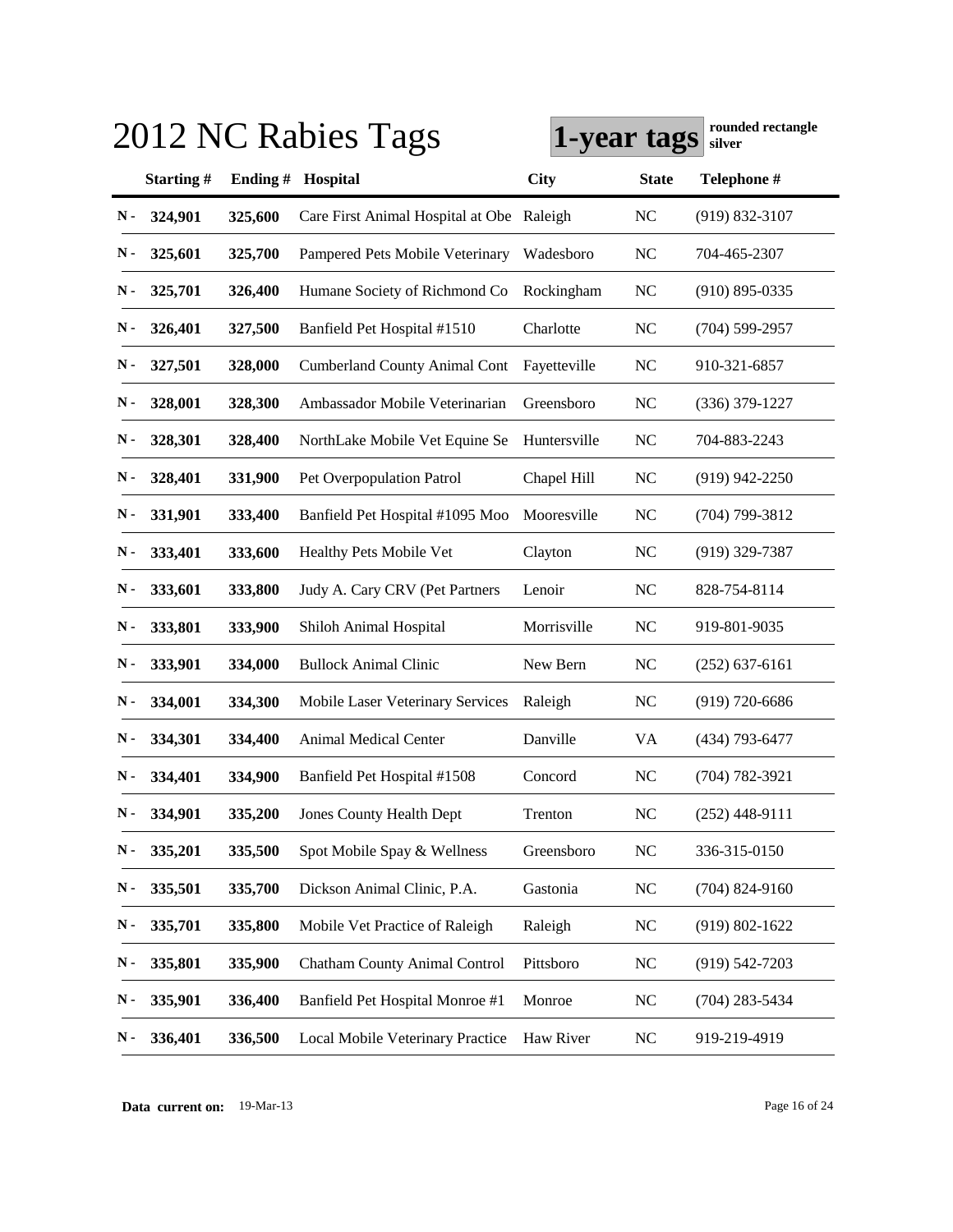| 2012 NC Rabies Tags<br>1-year tags |  |         |                                     |                |              | rounded rectangle<br>silver |  |
|------------------------------------|--|---------|-------------------------------------|----------------|--------------|-----------------------------|--|
| Starting#                          |  | Ending# | Hospital                            | <b>City</b>    | <b>State</b> | Telephone #                 |  |
| 336,501<br>N-                      |  | 366,600 | Hudson Animal Hospital              | Hudson         | <b>NC</b>    | 828-493-0185                |  |
| 336,601<br>N-                      |  | 336,900 | <b>Stokes County Animal Shelter</b> | Germanton      | <b>NC</b>    | $(336)$ 994-2788            |  |
| 336,901<br>$\mathbf N$ -           |  | 337,900 | Paws of Hertford County             | Como           | <b>NC</b>    | $(252)$ 287-8998            |  |
| $\mathbf N$ -<br>337,901           |  | 338,400 | SPCA of Northeastern NC             | Elizabeth City | <b>NC</b>    | 252-338-5222                |  |
| $\mathbf N$ -<br>338,401           |  | 338,500 | Unifour Mobile Vet Service          | Hickory        | <b>NC</b>    | 828-292-6967                |  |
| N-<br>338,501                      |  | 338,600 | <b>Summit Holding Group</b>         | Apex           | <b>NC</b>    | $(919)$ 362-8878            |  |
| N-<br>338,601                      |  | 338,700 | Dr Larry Watts                      | Statesville    | <b>NC</b>    | $(704) 878 - 2371$          |  |
| N-<br>338,701                      |  | 338,800 | Greystone Animal Hospital           | Raleigh        | <b>NC</b>    | $(919) 676 - 1711$          |  |
| $\mathbf N$ -<br>338,801           |  | 338,900 | Fur Feathers & Scale Mobile Vet     | Jacksonville   | <b>NC</b>    | 210-722-3924                |  |
| $\mathbf N$ -<br>338,901           |  | 341,400 | Banfield Pet Hospital Raleigh #0    | Raleigh        | <b>NC</b>    | $(919) 790 - 8337$          |  |
| Ν.<br>341,401                      |  | 343,400 | Cumberland County Health Dept.      | Fayetteville   | <b>NC</b>    | $(910)$ 433-3673            |  |
| N -<br>343,401                     |  | 343,600 | <b>Bullock Animal Clinic</b>        | New Bern       | <b>NC</b>    | $(252)$ 637-6161            |  |
| N-<br>343,601                      |  | 343,700 | SPCA of Northeastern NC             | Elizabeth City | <b>NC</b>    | 252-338-5222                |  |
| N-<br>343,701                      |  | 343,900 | Bear Creek Mobile Vet Service       | Alermarle      | <b>NC</b>    | $(704)$ 463-7677            |  |
| Ν.<br>343,901                      |  | 344,900 | Wake County Animal Care & Co        | Raleigh        | <b>NC</b>    | $(919)$ 212-7387            |  |
| Ν.<br>344,901                      |  | 345,000 | Serenity Veterinary Mobile Healt    | Raleigh        | <b>NC</b>    | 773-504-1003                |  |
| $\mathbf N$ -<br>345,001           |  | 345,200 | Carolina Veterinary Specialists     | Matthews       | NC           | 704-815-3939                |  |
| 345,201<br>N-                      |  | 345,400 | Animal Hospital of Mebane           | Mebane         | $\rm NC$     | $(919)$ 304-1600            |  |
| 345,401<br>N-                      |  | 346,400 | Planned Pethood Spay & Neuter       | Greensboro     | NC           | 336-299-3999                |  |
| 346,401<br>N-                      |  | 347,900 | Pasquotank Animal Hospital          | Elizabeth City | <b>NC</b>    | $(252)$ 264-3371            |  |
| 347,901<br>N-                      |  | 348,200 | Paws At Your Doorstep Mobile V      | Cary           | $\rm NC$     | 919-247-2670                |  |
| 348,201<br>N-                      |  | 348,300 | Goathouse Gallery and Refuge        | Pittsboro      | <b>NC</b>    | 919-542-6815                |  |
| 348,301<br>N-                      |  | 348,400 | Town of Wilson Mills                | Wilson Mills   | NC           | 919-912-4399                |  |

**Data current on:** 19-Mar-13 Page 17 of 24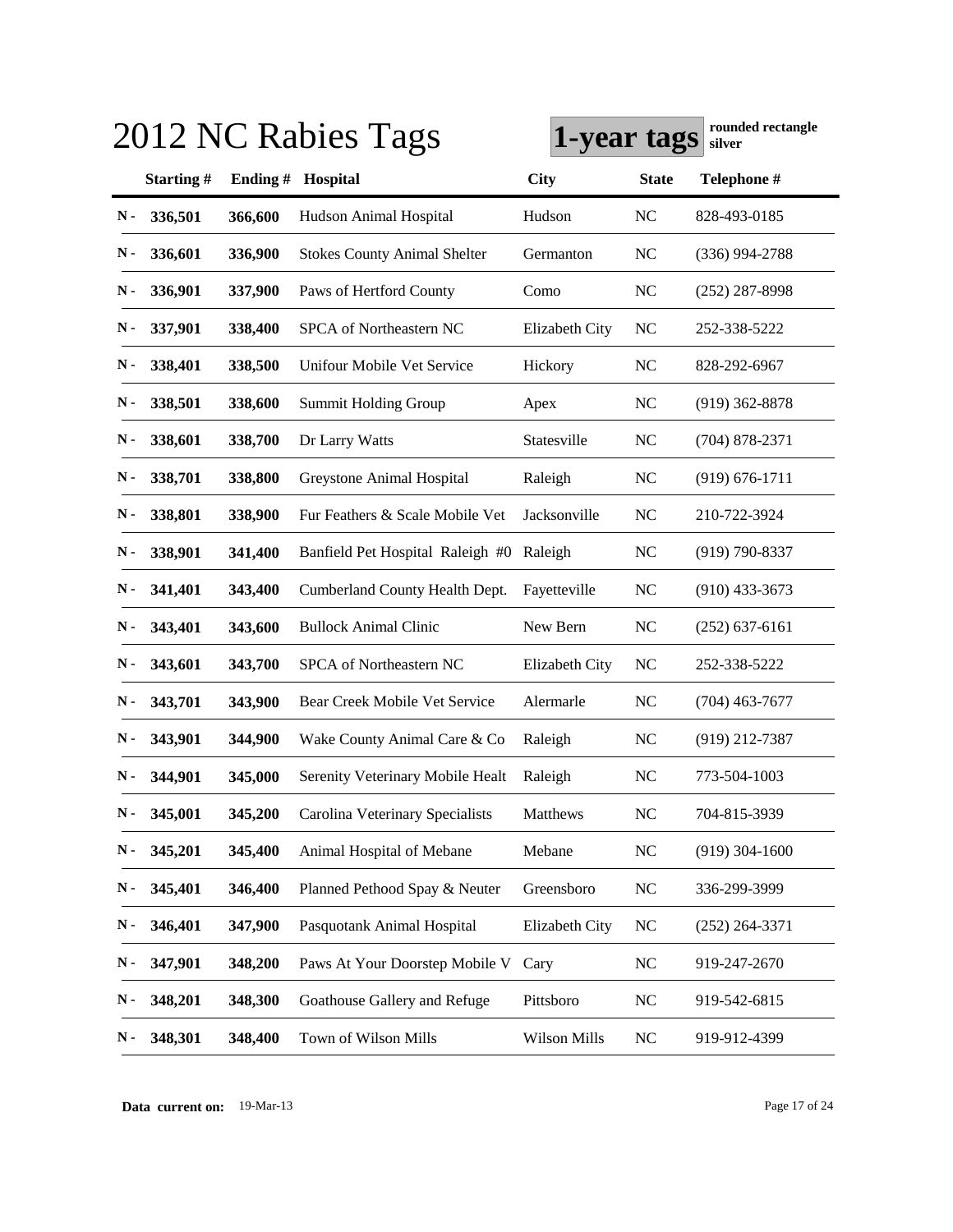|               | 2012 NC Rabies Tags<br>1-year tags |         |                                             |                      |              |                    |  |
|---------------|------------------------------------|---------|---------------------------------------------|----------------------|--------------|--------------------|--|
|               | Starting#                          | Ending# | Hospital                                    | <b>City</b>          | <b>State</b> | Telephone #        |  |
| N-            | 348,401                            | 348,600 | Forsyth County Health Dept                  | <b>Winston Salem</b> | NC           | $(336)$ 703-3149   |  |
| N -           | 348,601                            | 348,700 | Unifour Mobile Vet Service                  | Hickory              | <b>NC</b>    | 828-292-6967       |  |
| N -           | 348,701                            | 348,800 | Unifour Mobile Vet Service                  | Hickory              | <b>NC</b>    | 828-292-6967       |  |
| N-            | 348,801                            | 348,900 | Animal Hospital of Boone                    | Boone                | <b>NC</b>    | $(828)$ 264-7113   |  |
| N-            | 348,901                            | 349,400 | Catawba County Animal Control               | Newton               | <b>NC</b>    | $(828)$ 464-7686   |  |
| N-            | 349,401                            | 349,900 | Dr. P J Boatwright                          | <b>Brevard</b>       | <b>NC</b>    | $(828)$ 553-5792   |  |
| N-            | 349,901                            | 350,200 | Wallace Animal Hospital                     | Teachey              | <b>NC</b>    | $(910)$ 285-5454   |  |
| N-            | 350,201                            | 350,300 | Triangle Equine Mobile Vet. Serv            | Cary                 | <b>NC</b>    | $(919)$ 460-6300   |  |
| N-            | 350,301                            | 350,400 | Large Animal Health Services, In            | Asheboro             | <b>NC</b>    | $(336) 629 - 8910$ |  |
| Ν.            | 350,401                            | 352,400 | Academy Animal Hospital of Lau              | Laurinburg           | <b>NC</b>    | $(910)$ 276-6068   |  |
| Ν.            | 352,401                            | 352,700 | <b>Bladen County Animal Control</b>         | Elizabethtown        | NC           | 910-862-6918       |  |
| N-            | 352,701                            | 352,800 | New Life Mobile Vet Service                 | Wilmington           | <b>NC</b>    | 910-791-1446       |  |
| N-            | 352,801                            | 352,900 | Equine & Farm Animal Veterinar              | Kittrell             | <b>NC</b>    | $(919) 870 - 6961$ |  |
| N -           | 352,901                            | 353,400 | College Road Animal Hospital                | Wilmington           | <b>NC</b>    | $(910)$ 395-6555   |  |
| Ν.            | 353,401                            | 353,700 | Hampstead Animal Hospital                   | Hampstead            | <b>NC</b>    | $(910) 686 - 4806$ |  |
| Ν.            | 353,701                            | 354,100 | <b>Carteret County Animal Control</b>       | Morehead City        | <b>NC</b>    | 252-728-8585       |  |
| $\mathbf N$ - | 354,101                            | 354,400 | The Carolinas Animal Hospital & Charlotte   |                      | NC           | $(704)$ 588-9788   |  |
| N-            | 354,401                            | 356,400 | Planned Pethood Spay & Neuter               | Greensboro           | NC           | 336-299-3999       |  |
| ${\bf N}$ -   | 356,401                            | 356,900 | Sharon Lakes Animal Hospital, P.            | Charlotte            | <b>NC</b>    | $(704)$ 552-0647   |  |
| N-            | 356,901                            | 358,400 | Guilford Co Env Health, Attn Bev Greensboro |                      | NC           | $(336) 641 - 4459$ |  |
| N-            | 358,401                            | 358,900 | Mitchell County Animal Rescue S             | <b>Spruce Pines</b>  | NC           | $(828)$ 765-6952   |  |
| N-            | 358,901                            | 359,300 | Healthy Paws Animal Hospital                | Wake Forest          | <b>NC</b>    | 919-556-8383       |  |
| N-            | 359,301                            | 359,500 | Healthy Paws Animal Hospital @              | Raleigh              | NC           | 919-785-9410       |  |

**Data current on:** 19-Mar-13 Page 18 of 24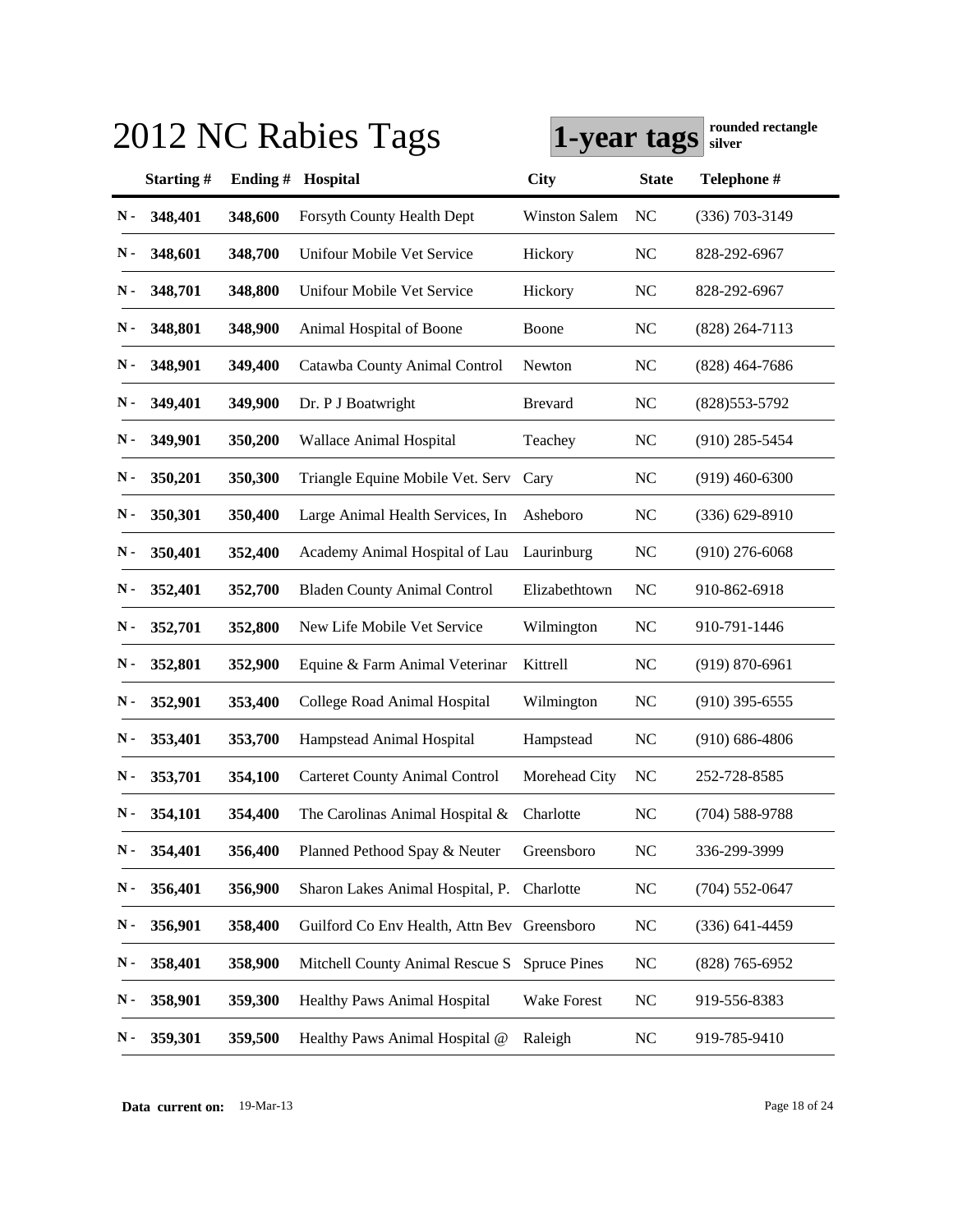| 2012 NC Rabies Tags      | rounded rectangle<br>1-year tags<br>silver |                                              |                      |              |                    |
|--------------------------|--------------------------------------------|----------------------------------------------|----------------------|--------------|--------------------|
| Starting#                | Ending#                                    | Hospital                                     | <b>City</b>          | <b>State</b> | Telephone #        |
| 359,501<br>N-            | 359,600                                    | Lucas Mobile Veterinary Services             | Clinton              | <b>NC</b>    | $(910) 596 - 2897$ |
| 359,601<br>N -           | 359,900                                    | <b>Gaston County Animal Control</b>          | Dallas               | <b>NC</b>    | 704-922-9716       |
| Ν.<br>359,901            | 360,000                                    | East West Mobile Vet Practice                | Aberdeen             | <b>NC</b>    | 910-944-3540       |
| $\mathbf N$ -<br>360,001 | 360,200                                    | Banfield Pet Hospital #2110                  | <b>Wesley Chapel</b> | NC           | 704-821-1415       |
| N-<br>360,201            | 360,400                                    | Bear Creek Mobile Vet Service                | Alermarle            | <b>NC</b>    | $(704)$ 463-7677   |
| $\mathbf N$ -<br>360,401 | 360,500                                    | Greystone Animal Hospital                    | Raleigh              | <b>NC</b>    | $(919) 676 - 1711$ |
| $\mathbf N$ -<br>360,501 | 360,600                                    | <b>Highlands Pet Hospital</b>                | Concord              | <b>NC</b>    | 704-875-8414       |
| $\mathbf N$ -<br>360,601 | 360,700                                    | Ark Mobile Vet Housecalls                    | Graham               | <b>NC</b>    | 919-932-0700       |
| $\mathbf N$ -<br>360,701 | 360,900                                    | Lake Wheeler Veterinary Hospita              | Raleigh              | <b>NC</b>    | $(919) 829 - 5511$ |
| $\mathbf N$ -<br>360,901 | 361,400                                    | Randolph County Animal Control               | Asheboro             | <b>NC</b>    | $(336) 683 - 8235$ |
| $\mathbf N$ -<br>361,401 | 361,700                                    | Medicine Man Mobile Vet                      | Morganton            | <b>NC</b>    | $(828)$ 439-3905   |
| $\mathbf N$ -<br>361,701 | 361,900                                    | Paws At Your Doorstep Mobile V               | Cary                 | <b>NC</b>    | 919-247-2670       |
| $\mathbf N$ -<br>361,901 | 363,900                                    | Wake County Animal Care & Co                 | Raleigh              | <b>NC</b>    | $(919)$ 212-7387   |
| $\mathbf N$ -<br>363,901 | 365,400                                    | Banfield Pet Hospital Charlotte #            | Charlotte            | <b>NC</b>    | $(704)$ 599-3488   |
| ${\bf N}$ -<br>365,401   | 366,400                                    | Banfield Pet Hospital #415 Fayet             | Fayetteville         | <b>NC</b>    | $(910) 864 - 1337$ |
| Ν.<br>366,401            | 366,700                                    | <b>Cumberland County Animal Cont</b>         | Fayetteville         | <b>NC</b>    | 910-321-6857       |
| $\mathbf N$ -<br>366,701 | 366,900                                    | Animal Hospital of Mebane                    | Mebane               | NC           | $(919)$ 304-1600   |
| 366,901<br>N-            | 367,400                                    | Banfield Pet Hospital #2229 Morr Morrisville |                      | <b>NC</b>    | 919-467-1562       |
| 367,401<br>$\mathbf N$ - | 368,400                                    | Spay Neuter Clinic of the Carolin            | Charlotte            | <b>NC</b>    | 704-541-3238       |
| N-<br>368,401            | 368,500                                    | Rowan County Animal Control/S                | Salisbury            | <b>NC</b>    | $(704)$ 216-7768   |
| 368,501<br>N-            | 368,600                                    | <b>Livestock Veterinary Services</b>         | Kinston              | <b>NC</b>    | $(252)$ 527-4960   |
| 368,601<br>$\mathbf N$ - | 368,900                                    | <b>Carteret County Animal Control</b>        | Morehead City        | <b>NC</b>    | 252-728-8585       |
| 368,901<br>${\bf N}$ -   | 369,000                                    | Duke University-Div of Lab Ani               | Durham               | NC           | 919-684-0824       |

**Data current on:** 19-Mar-13 Page 19 of 24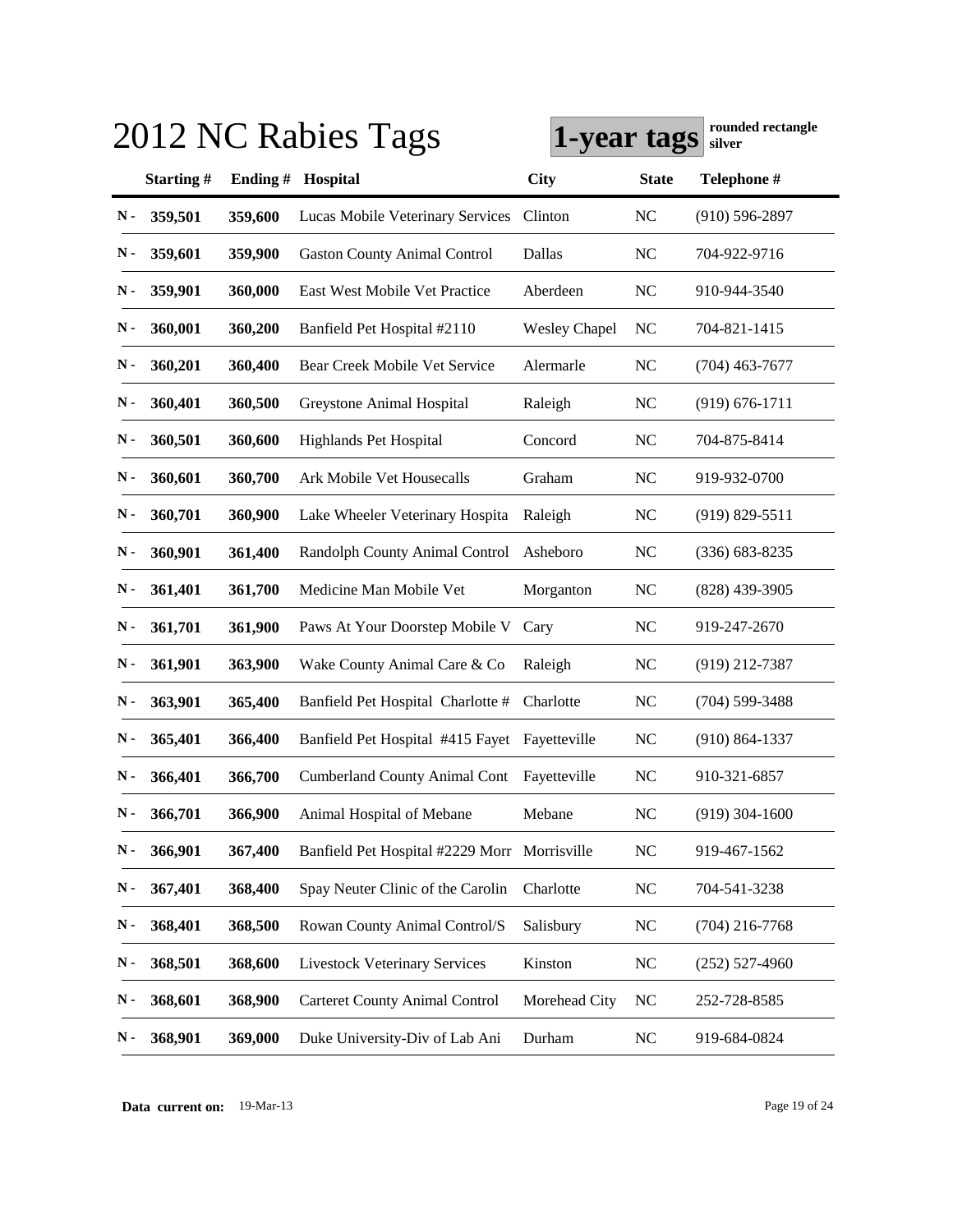|               |           |         | 2012 NC Rabies Tags                       | rounded rectangle<br>1-year tags<br>silver |              |                    |
|---------------|-----------|---------|-------------------------------------------|--------------------------------------------|--------------|--------------------|
|               | Starting# | Ending# | Hospital                                  | <b>City</b>                                | <b>State</b> | Telephone #        |
| N-            | 369,001   | 369,200 | Banfield Pet Hospital #1508               | Concord                                    | <b>NC</b>    | $(704) 782 - 3921$ |
| N -           | 369,201   | 369,400 | <b>Lincoln County Animal Services</b>     | Lincolnton                                 | <b>NC</b>    | $(704)$ 736-8517   |
| Ν.            | 369,401   | 369,900 | Catawba County Animal Control             | Newton                                     | <b>NC</b>    | $(828)$ 464-7686   |
| $\mathbf N$ - | 369,901   | 371,900 | Vets for Pets Animal Hospital of          | Dunn                                       | <b>NC</b>    | $(910) 892 - 3540$ |
| $\mathbf N$ - | 371,901   | 372,200 | <b>Madison County Animal Shelter</b>      | Marshall                                   | <b>NC</b>    | $(828)$ 649-3190   |
| N-            | 372,201   | 372,400 | <b>Carteret County Humane Society</b>     | Newport                                    | <b>NC</b>    | 252-247-7744       |
| N-            | 372,401   | 373,000 | Vale Veterinary Hospital PLLC             | Vale                                       | <b>NC</b>    | $(704)$ 462-2901   |
| N-            | 373,001   | 373,400 | Macon County Animal Control               | Franklin                                   | <b>NC</b>    | $(828)$ 349-2490   |
| $\mathbf N$ - | 373,401   | 373,500 | <b>Jones County Health Dept</b>           | Trenton                                    | <b>NC</b>    | $(252)$ 448-9111   |
| $\mathbf N$ - | 373,501   | 373,600 | <b>Wilkes County Animal Control</b>       | Wilkesboro                                 | <b>NC</b>    | $(336)$ 903-7688   |
| Ν.            | 373,601   | 373,800 | College Road Animal Hospital              | Wilmington                                 | <b>NC</b>    | $(910)$ 395-6555   |
| N-            | 373,801   | 373,900 | Pleasant Garden Veterinary Hospi          | Greensboro                                 | <b>NC</b>    | $(336)$ 676-8387   |
| N-            | 373,901   | 375,400 | Vance County Animal Shelter               | Henderson                                  | <b>NC</b>    | $(252)$ 492-3136   |
| N -           | 375,401   | 375,500 | Banfield Pet Hospital-Brier Creek Raleigh |                                            | <b>NC</b>    | $(919) 806 - 2960$ |
| Ν.            | 375,501   | 375,800 | Dr. P J Boatwright                        | <b>Brevard</b>                             | <b>NC</b>    | $(828)553-5792$    |
| Ν.            | 375,801   | 376,000 | <b>Plantation Animal Hospital</b>         | Clayton                                    | <b>NC</b>    | $(919)$ 359-9977   |
| $\mathbf N$ - | 376,001   | 376,300 | Rowan County Animal Control/S             | Salisbury                                  | NC           | $(704)$ 216-7768   |
| N-            | 376,301   | 376,400 | Dickson Animal Clinic, P.A.               | Gastonia                                   | NC           | $(704)$ 824-9160   |
| ${\bf N}$ -   | 376,401   | 377,400 | Humane Society Spay/Neuter of             | Charlotte                                  | NC           | $(704)$ 333-4130   |
| N-            | 377,401   | 377,500 | Long Animal Hospital                      | Charlotte                                  | <b>NC</b>    | $(704)$ 523-2996   |
| N-            | 377,501   | 377,700 | East Wake Animal Hospital                 | Zebulon                                    | <b>NC</b>    | 919-375-4180       |
| N-            | 377,701   | 377,800 | Dixie Trail Animal Clinic, Inc.           | Raleigh                                    | <b>NC</b>    | $(919) 781 - 5977$ |
| N-            | 377,801   | 377,900 | <b>Bullock Animal Clinic</b>              | New Bern                                   | NC           | $(252)$ 637-6161   |

**Data current on:** 19-Mar-13 Page 20 of 24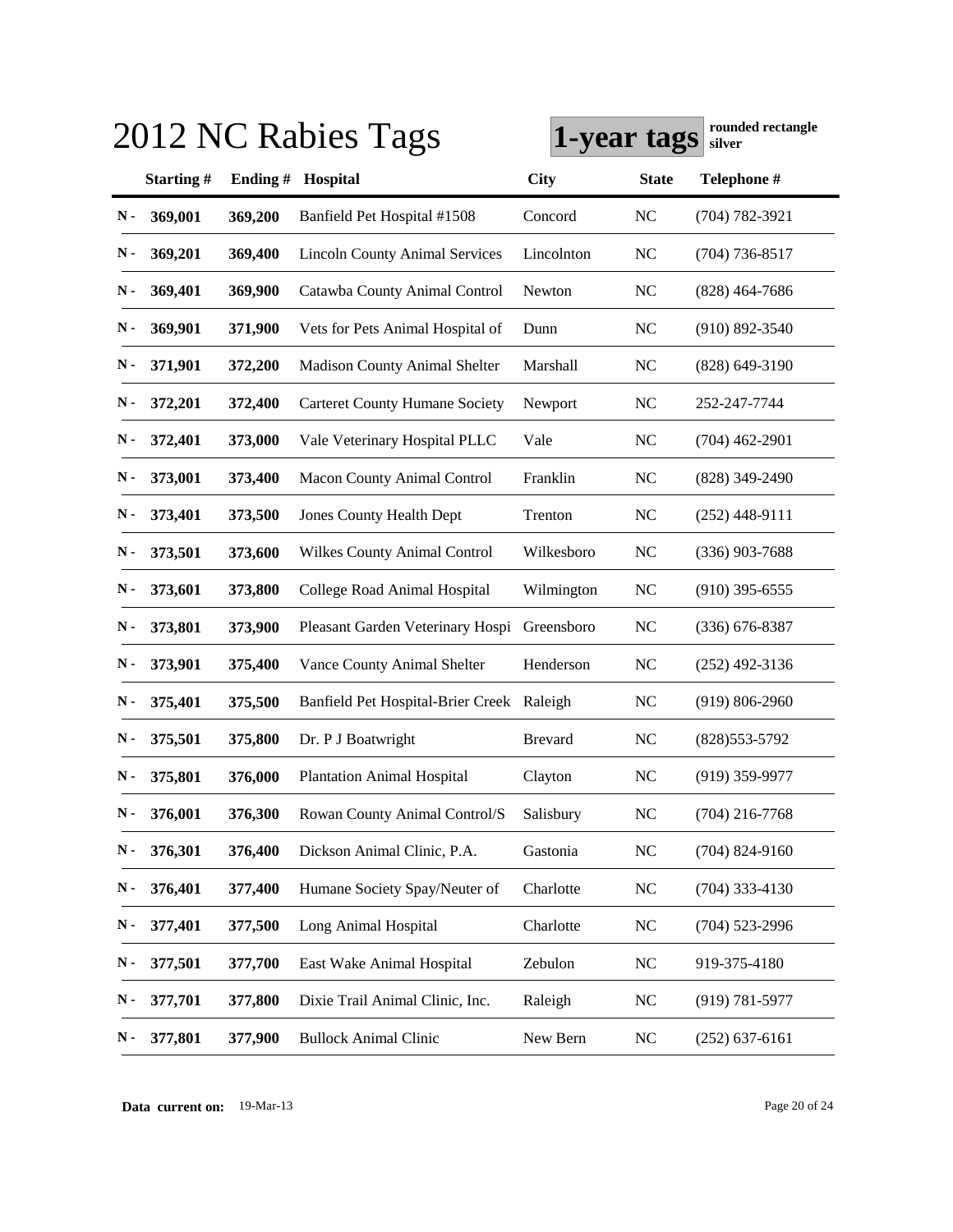|               | 2012 NC Rabies Tags | 1-year tags | rounded rectangle<br>silver             |                      |              |                    |
|---------------|---------------------|-------------|-----------------------------------------|----------------------|--------------|--------------------|
|               | Starting#           | Ending#     | Hospital                                | <b>City</b>          | <b>State</b> | Telephone #        |
| N-            | 377,901             | 378,100     | Rowan County Animal Control/S           | Salisbury            | <b>NC</b>    | $(704)$ 216-7768   |
| N-            | 378,201             | 378,400     | Little Mountain Veterinary Clinic       | Denver               | <b>NC</b>    | $(704)$ 489-2444   |
| N-            | 378,401             | 378,600     | Moyock Animal Hospital                  | Moyock               | <b>NC</b>    | $(252)$ 435-2250   |
| N-            | 378,601             | 378,900     | Asheville Humane Society                | Asheville            | <b>NC</b>    | $(828) 761 - 2001$ |
| $\mathbf N$ - | 378,901             | 379,000     | Greene County Health Dept               | Snow Hill            | <b>NC</b>    | $(252)$ 747-8183   |
| Ν.            | 379,001             | 379,100     | Adopt An Angel                          | <b>Boliva</b>        | <b>NC</b>    | 910-392-0557       |
| $\mathbf N$ - | 379,101             | 379,200     | Banfield Pet Hospital #1511 Blac        | Charlotte            | <b>NC</b>    | $(704)$ 844-6676   |
| $\mathbf N$ - | 379,201             | 379,600     | Banfield Pet Hospital #610              | Greenville           | NC           | 252-756-3145       |
| Ν.            | 379,601             | 379,900     | Bear Creek Mobile Vet Service           | Alermarle            | NC           | $(704)$ 463-7677   |
| Ν.            | 379,901             | 380,100     | Indian Trail Animal Hospital            | Indian Trail         | <b>NC</b>    | $(704)$ 821-7040   |
| $\mathbf N$ - | 380,101             | 380,200     | Paws At Your Doorstep Mobile V          | Cary                 | <b>NC</b>    | 919-247-2670       |
| Ν.            | 380,201             | 380,300     | Animal Hospital of Boone                | Boone                | <b>NC</b>    | $(828)$ 264-7113   |
| $\mathbf N$ - | 380,301             | 380,400     | <b>Craven Pamlico Animal Services</b>   | New Bern             | <b>NC</b>    | 252-637-4606       |
| Ν.            | 380,401             | 383,400     | Planned Pethood Spay & Neuter           | Greensboro           | <b>NC</b>    | 336-299-3999       |
| Ν.            | 383,401             | 383,700     | <b>Sampson County Animal Shelter</b>    | Clinton              | <b>NC</b>    | 910-592-8493       |
| Ν.            | 383,701             | 383,900     | Ark Mobile Vet Housecalls               | Graham               | NC           | 919-932-0700       |
| $\mathbf N$ - | 383,901             | 384,900     | Humane Society Spay/Neuter of           | Charlotte            | <b>NC</b>    | $(704)$ 333-4130   |
| N-            | 384,901             | 385,200     | Forsyth County Health Dept              | <b>Winston Salem</b> | NC           | $(336)$ 703-3149   |
| ${\bf N}$ -   | 385,301             | 385,500     | Bahama Road Veterinary Hospita          | Bahama               | <b>NC</b>    | $(919)$ 471-4103   |
| ${\bf N}$ -   | 385,501             | 385,800     | Banfield Pet Hospital #1508             | Concord              | <b>NC</b>    | $(704) 782 - 3921$ |
| N-            | 385,801             | 386,100     | College Road Animal Hospital            | Wilmington           | <b>NC</b>    | $(910)$ 395-6555   |
| $\mathbf N$ - | 386,101             | 386,400     | Banfield, Pet Hospital Asheville #      | Asheville            | <b>NC</b>    | $(828)$ 298-1800   |
| N-            | 386,401             | 386,700     | Banfield Pet Hospital of Arden #1 Arden |                      | <b>NC</b>    | $(828) 681 - 0519$ |

**Data current on:** 19-Mar-13 Page 21 of 24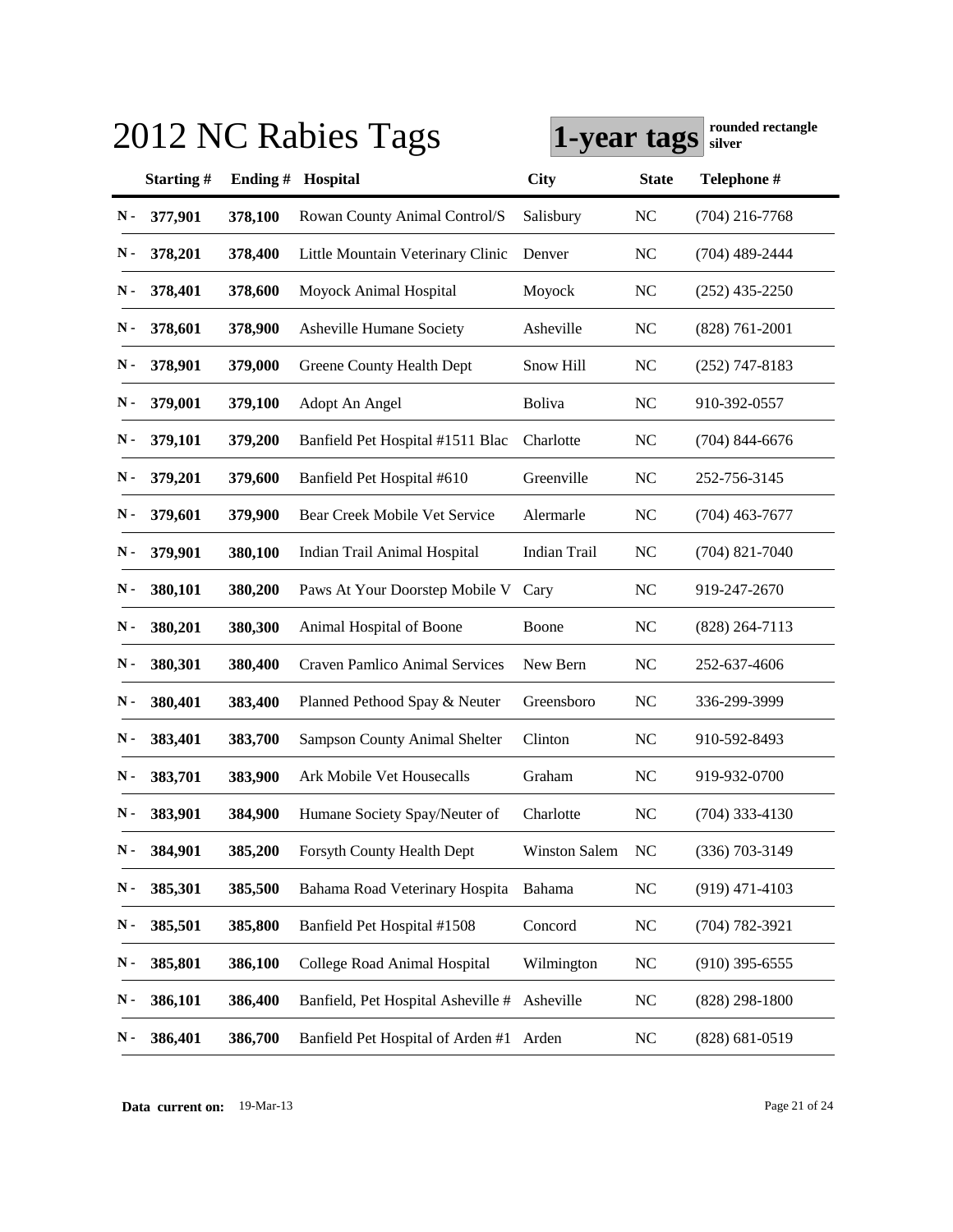|                          |         | 2012 NC Rabies Tags                   | rounded rectangle<br>1-year tags<br>silver |              |                    |
|--------------------------|---------|---------------------------------------|--------------------------------------------|--------------|--------------------|
| Starting#                | Ending# | Hospital                              | <b>City</b>                                | <b>State</b> | Telephone #        |
| 386,701<br>N-            | 386,800 | Pampered Pets Mobile Veterinary       | Wadesboro                                  | <b>NC</b>    | 704-465-2307       |
| 386,801<br>N -           | 386,900 | Unifour Mobile Vet Service            | Hickory                                    | <b>NC</b>    | 828-292-6967       |
| $\mathbf N$ -<br>386,901 | 387,100 | <b>Gaston County Animal Control</b>   | Dallas                                     | <b>NC</b>    | 704-922-9716       |
| $\mathbf N$ -<br>387,101 | 387,200 | Animal Hospital of Mebane             | Mebane                                     | NC           | $(919)$ 304-1600   |
| $\mathbf N$ -<br>387,201 | 387,300 | Carolina Value Vet Mobile Vacci       | Concord                                    | NC           | 704-788-8927       |
| $\mathbf N$ -<br>387,301 | 387,600 | Banfield Pet Hospital #1510           | Charlotte                                  | NC           | $(704) 599 - 2957$ |
| $\mathbf N$ -<br>387,601 | 387,800 | Pamlico Co Health Dept                | Bayboro                                    | NC           | $(252)$ 745-5634   |
| $\mathbf N$ -<br>387,801 | 387,900 | Phillips Animal Medical Hospital      | Gastonia                                   | NC           | $(704)$ 867-3514   |
| $\mathbf N$ -<br>387,901 | 388,400 | Catawba County Animal Control         | Newton                                     | <b>NC</b>    | $(828)$ 464-7686   |
| $\mathbf N$ -<br>388,401 | 388,500 | Dixie Trail Animal Clinic, Inc.       | Raleigh                                    | NC           | $(919) 781 - 5977$ |
| $\mathbf N$ -<br>388,501 | 388,600 | Banfield Pet Hospital Monroe #1       | Monroe                                     | NC           | $(704)$ 283-5434   |
| $\mathbf N$ -<br>388,601 | 388,700 | <b>Bladen County Animal Control</b>   | Elizabethtown                              | NC           | 910-862-6918       |
| $\mathbf N$ -<br>388,701 | 388,900 | Harmony Animal Hospital               | Apex                                       | <b>NC</b>    | $(919)$ 303-3456   |
| $\mathbf N$ -<br>388,901 | 389,900 | Wake County Animal Care & Co          | Raleigh                                    | <b>NC</b>    | (919) 212-7387     |
| Ν.<br>389,901            | 390,400 | Animal Hospital of Beulaville, P.     | Beulaville                                 | NC           | $(910)$ 298-8188   |
| Ν.<br>390,001            | 390,200 | Banfield Pet Hospital #412            | Greensboro                                 | <b>NC</b>    | $(336) 852 - 6121$ |
| $N -$<br>390,401         | 390,700 | Warsaw Animal Hospital                | Warsaw                                     | <b>NC</b>    | (910) 293-3348     |
| 390,701<br>N-            | 390,900 | Dr. P J Boatwright                    | <b>Brevard</b>                             | <b>NC</b>    | (828) 553-5792     |
| 390,901<br>N-            | 391,100 | <b>Carteret County Humane Society</b> | Newport                                    | <b>NC</b>    | 252-247-7744       |
| N-<br>391,101            | 391,200 | Rocky Creek Veterinary Service,       | Olin                                       | <b>NC</b>    | $(704)$ 546-2210   |
| 391,201<br>$\mathbf N$ - | 391,300 | Carolina Value Vet Mobile Vacci       | Concord                                    | <b>NC</b>    | 704-788-8927       |
| 391,301<br>$\mathbf N$ - | 391,400 | Banfield Pet Hospital #2110           | <b>Wesley Chapel</b>                       | <b>NC</b>    | 704-821-1415       |
| 391,401<br>N-            | 392,900 | New Hanover County Animal Co          | Wilmington                                 | <b>NC</b>    | $(910)$ 798-7500   |

**Data current on:** 19-Mar-13 Page 22 of 24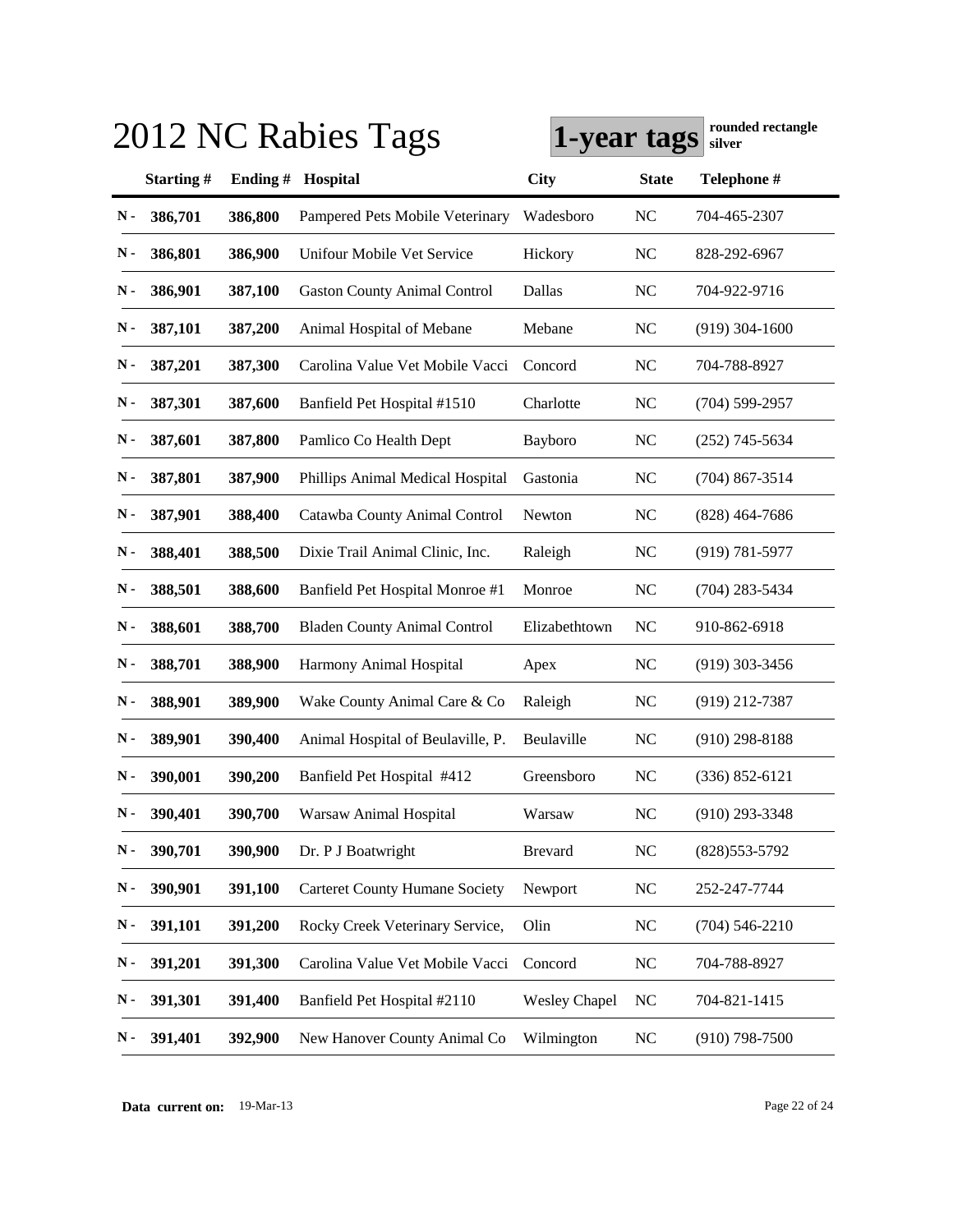|               | 2012 NC Rabies Tags<br>1-year tags |         |                                       |                |              |                    |  |
|---------------|------------------------------------|---------|---------------------------------------|----------------|--------------|--------------------|--|
|               | Starting#                          | Ending# | Hospital                              | <b>City</b>    | <b>State</b> | Telephone #        |  |
| N-            | 392,901                            | 393,000 | <b>Warrenton Animal Clinic</b>        | Warrenton      | <b>NC</b>    | $(252)$ 257-0737   |  |
| N -           | 393,201                            | 393,300 | <b>Brunswick County Animal Servic</b> | Supply         | <b>NC</b>    | 910-754-8204       |  |
| N-            | 393,301                            | 393,400 | Academy Veterinary Hospital-Du        | Durham         | NC           | $(919) 688 - 6628$ |  |
| N-            | 393,401                            | 393,600 | <b>Carteret County Animal Control</b> | Morehead City  | NC           | 252-728-8585       |  |
| N-            | 393,601                            | 393,800 | <b>Stokes County Animal Shelter</b>   | Germanton      | <b>NC</b>    | $(336)$ 994-2788   |  |
| N-            | 393,801                            | 393,900 | Alvie Equine Mobile Vet Service       | Charlotte      | NC           | 704-302-5672       |  |
| N-            | 393,901                            | 394,000 | Ambassador Mobile Veterinarian        | Greensboro     | NC           | $(336)$ 379-1227   |  |
| N -           | 394,001                            | 394,100 | Pine Grove animal Hospital            | Lillington     | <b>NC</b>    | 910-984-1020       |  |
| Ν.            | 394,101                            | 394,300 | Banfield Pet Hospital #415 Fayet      | Fayetteville   | NC           | $(910) 864 - 1337$ |  |
| Ν.            | 394,301                            | 394,400 | Faithful Friends Animal Santuary      | Salisbury      | NC           | 336-782-6197       |  |
| N -           | 394,401                            | 394,900 | Tar River Veterinary Hospital         | Franklinton    | NC           | $(919)$ 494-5500   |  |
| Ν.            | 394,901                            | 395,000 | Animal Hospital of Mebane             | Mebane         | NC           | $(919)$ 304-1600   |  |
| $\mathbf N$ - | 395,001                            | 395,100 | <b>ABEVET</b>                         | Pittsboro      | <b>NC</b>    | $(919)$ 933-8680   |  |
| N-            | 395,101                            | 395,300 | Durham County Animal Shelter          | Durham         | <b>NC</b>    | $(919) 560 - 0640$ |  |
| N -           | 395,301                            | 395,400 | SPCA of Northeastern NC               | Elizabeth City | <b>NC</b>    | 252-338-5222       |  |
| Ν.            | 395,401                            | 395,500 | Carolina Value Vet Mobile Vacci       | Concord        | NC           | 704-788-8927       |  |
| $\mathbf N$ - | 395,501                            | 395,600 | Frenzel's Mobile Vet Clinic           | Mebane         | NC           | 336-694-6688       |  |
| N-            | 395,601                            | 395,700 | Mount Hermon Animal Clinic            | Danville       | VA           | (434) 886-2499     |  |
| N-            | 395,701                            | 395,900 | <b>Gaston County Animal Control</b>   | Dallas         | <b>NC</b>    | 704-922-9716       |  |
| N-            | 395,901                            | 396,000 | Carolina Value Vet Mobile Vacci       | Concord        | <b>NC</b>    | 704-788-8927       |  |
| N-            | 396,001                            | 396,100 | <b>Foothills Humane Society</b>       | Columbus       | <b>NC</b>    | (828) 863-4444     |  |
| $\mathbf N$ - | 396,101                            | 396,200 | <b>Bladen County Animal Control</b>   | Elizabethtown  | <b>NC</b>    | 910-862-6918       |  |
| N-            | 396,201                            | 396,300 | Long Animal Hospital                  | Charlotte      | <b>NC</b>    | $(704)$ 523-2996   |  |

**Data current on:** 19-Mar-13 Page 23 of 24